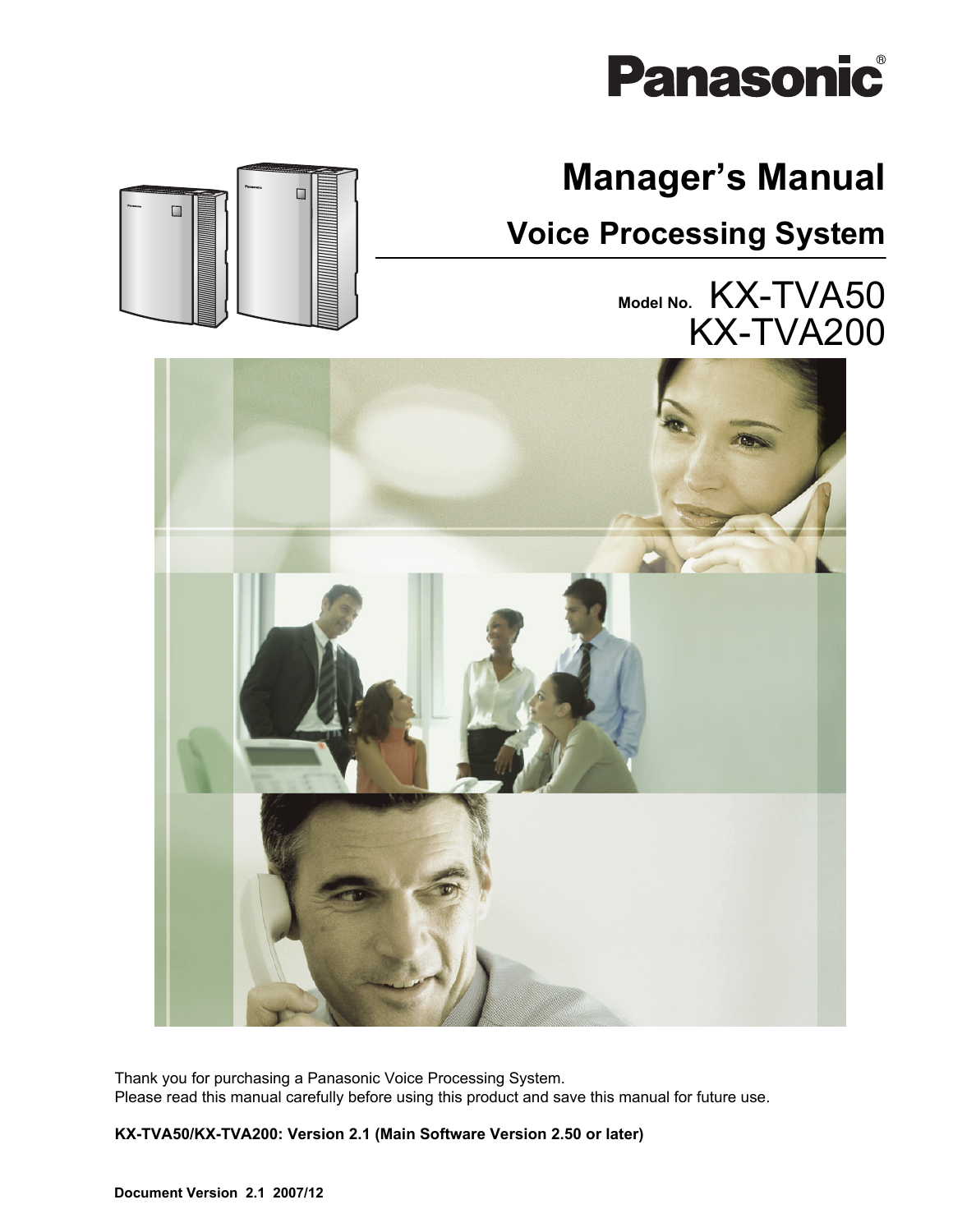# **Introduction**

### **About this Manual**

This Manager's Manual is designed to help the System Manager and Message Manager program the VPS using the features that are available to them, including setting up mailboxes, recording prompts, etc. Note that the features available to the System Manager and Message Manager are not the same; for more information, refer to the information in this manual or consult your dealer.

This manual is divided into the following sections:

#### **[1 Training the Subscriber](#page-3-0)**

This section offers basic suggestions on how to train subscribers to use the VPS and its features on a daily basis. For detailed information, subscribers should refer to the Subscriber's Manual.

#### **[2 System Manager's Guide](#page-4-0)**

This section describes the programming features that are available to the System Manager, including setting up mailboxes, setting Class of Service (COS) parameters, etc.

#### **[3 Message Manager's Guide](#page-14-0)**

This section describes the programming features that are available to the Message Manager, including managing the General Delivery Mailbox, recording prompts and messages, etc.

#### **Index**

An alphabetical listing of features and terms, as well as the page numbers of related sections.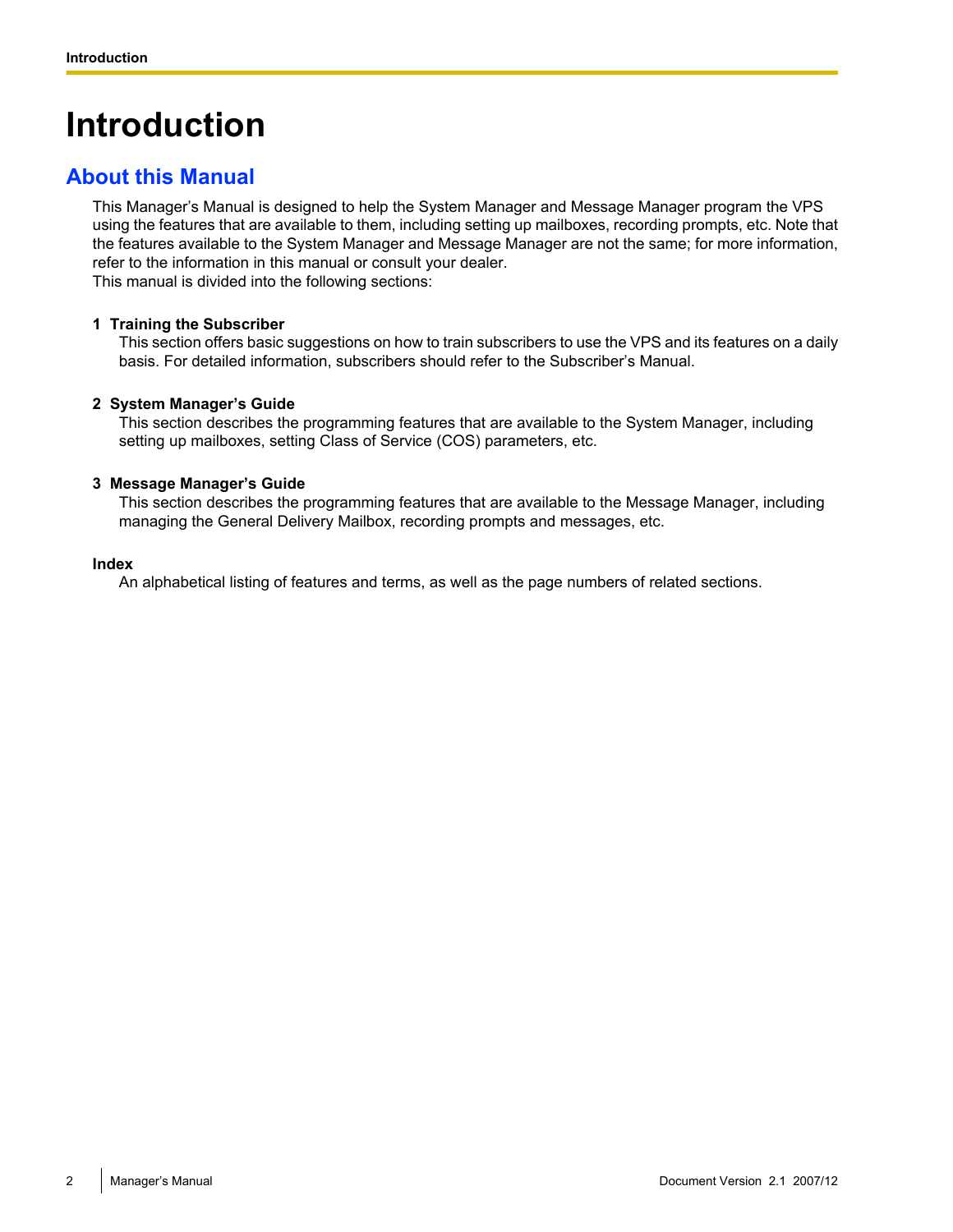# **Table of Contents**

| 2 <sup>1</sup> |                                                                    |  |
|----------------|--------------------------------------------------------------------|--|
| 2.1            |                                                                    |  |
| 2.2            |                                                                    |  |
| 2.3            |                                                                    |  |
| 2.4            |                                                                    |  |
| 2.5            |                                                                    |  |
| 2.6            | Changing the Company Greeting and Incoming Call Service Setting 12 |  |
| 2.7            |                                                                    |  |
| 2.8            |                                                                    |  |
|                |                                                                    |  |
| 3              |                                                                    |  |
| 3.1            |                                                                    |  |
| 3.2            |                                                                    |  |
| 3.3            |                                                                    |  |
| 3.4            |                                                                    |  |
| 3.5            |                                                                    |  |
| 3.6            |                                                                    |  |
|                |                                                                    |  |
| 3.7<br>3.8     |                                                                    |  |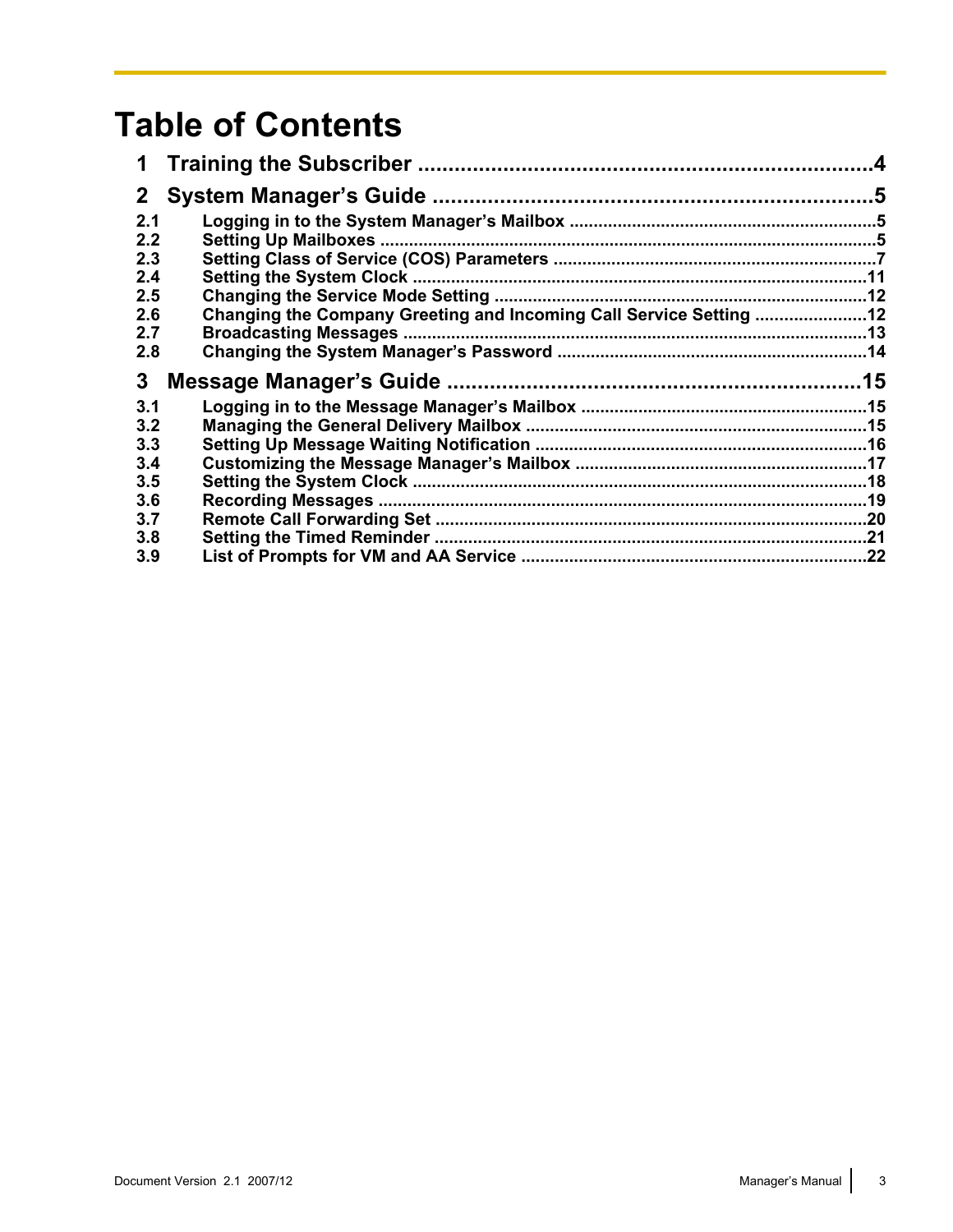# <span id="page-3-0"></span>**1 Training the Subscriber**

The System Manager or Message Manager should explain the basic functions of the VPS to all subscribers. The System Manager or Message Manager should explain which service (Voice Mail Service, Automated Attendant Service, Interview Service, or a Custom Service) will play during the day, and what services will play during night, lunch, and breaks.

The System Manager or Message Manager should also explain the special privileges of VPS subscribers. Subscribers can call from any touchtone telephone in the world and get their messages. To check messages (or change mailbox parameters) from an outside telephone, do the following:

As soon as the VPS plays a guidance message, press code [# 6] and then the mailbox number. For example, a subscriber who has extension 1015 and mailbox 1015 would press code [# 6 1015]. If the subscriber has a password enabled, the password must be entered.

With Toll Saver enabled, the subscriber can call the VPS from anywhere in the world and find out if there are any new messages in his or her mailbox without incurring telephone charges. (Note however that Toll Saver features are available only with certain integration types. For more information, refer to 5.17 Assigning Your Telephone Numbers for Remote Automatic Log-in and Toll Saver in the Subscriber's Manual.

If the subscriber forgets his or her password, the System Manager can clear the password so that the subscriber can establish a new password.

Explain the purpose of the General Delivery Mailbox. The Message Manager will periodically check it, and forward the contents to the appropriate subscriber.

Explain the purpose of Mailbox Groups. They can be created by the System Administrator to facilitate the distribution of messages to several subscribers. In particular, senior staff members ought to know how to take advantage of Mailbox Groups. 20 lists can be created, with up to 62 mailboxes (KX-TVA50) or up to 100 mailboxes (KX-TVA200) in each list.

Finally, if Custom Service menus are used, subscribers should be encouraged to listen to these menus often and make suggestions for improvement. Custom Service is a very powerful feature of the Panasonic VPS. Make the most out of this feature.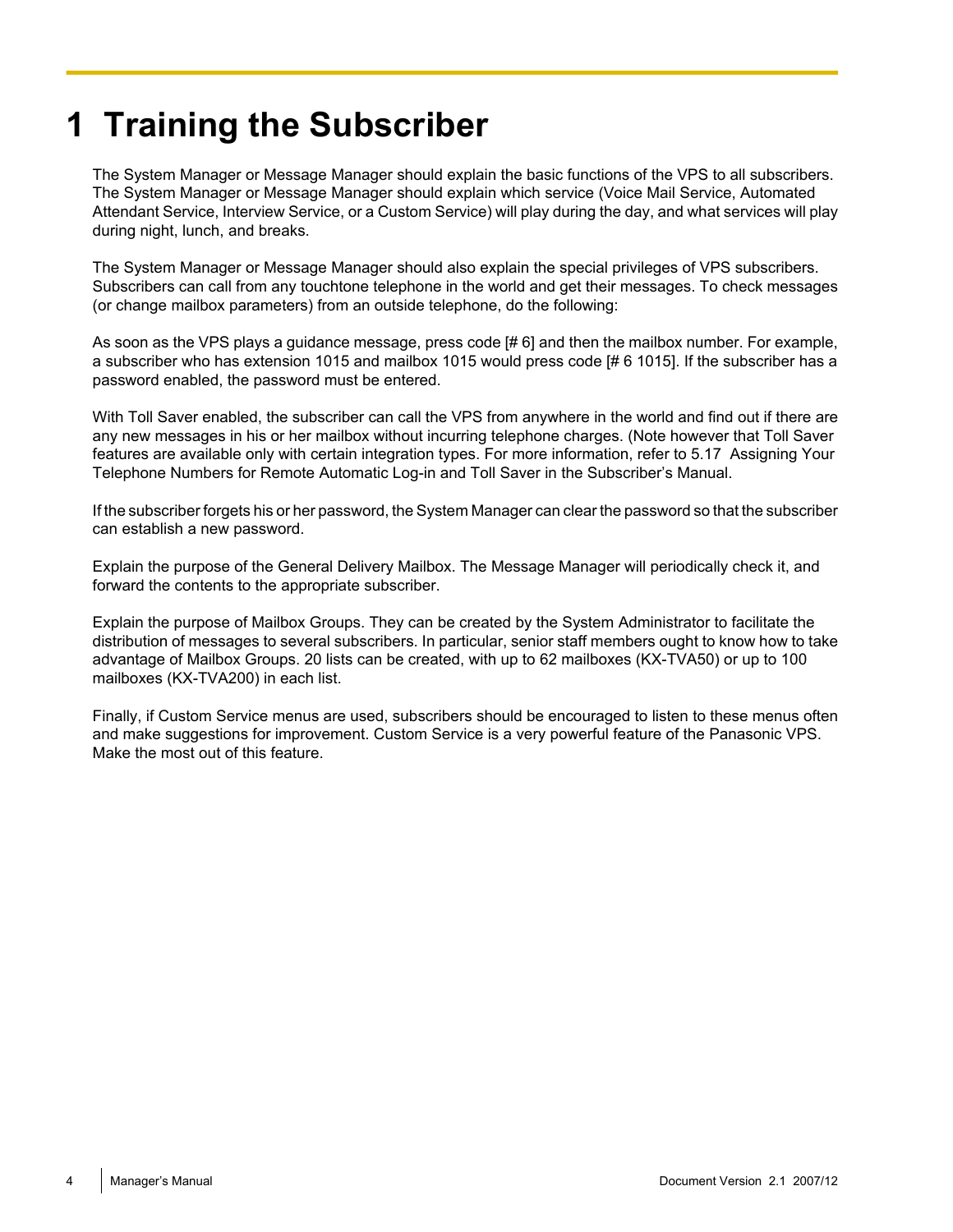# <span id="page-4-0"></span>**2 System Manager's Guide**

# **2.1 Logging in to the System Manager's Mailbox**

The procedures described in this manual require the System Manager to use a telephone, however, many of these procedures can also be performed using a PC and the KX-TVA Maintenance Console software. For more information, consult your dealer.

In order to perform these procedures with a telephone, the System Manager must log in before performing any System Manager task. To log in as the System Manager, 3 items of information must be known: the extension number of a port connected to the VPS, the System Manager's mailbox number, and the System Manager's mailbox password.

- The System Manager's mailbox number is 99, 999, 9999 or 99999 depending on the mailbox number length specified in System Programming.
- The System Manager's password can be assigned by the System Administrator using KX-TVA Maintenance Console or by the System Manager using his or her extension telephone (see [2.8 Changing the System Manager's Password\)](#page-13-0).

#### **Note**

- Before the System Manager can perform any System Manager tasks, "System Manager Access from Telephone" must be enabled and "Password for System Manager" must be set by the System Administrator using KX-TVA Maintenance Console.
- The VPS will announce the number of total messages, the number of new messages, or the length of new messages depending on the COS settings of the System Manager.
- If there are new messages in the mailbox, the messages will be played automatically. The System Manager can listen to them continuously without listening to the system prompts. This feature is only available when "Autoplay New Message" is activated for the System Manager's COS.
- If the VPS is being programmed via KX-TVA Maintenance Console, the System Manager cannot create or edit mailboxes. The VPS will

announce, "Sorry, this function is not available".

# **Manual Log-in**

- **1.** Go off-hook.
- **2.** Enter the extension number of the VPS.
- **3.**  $(\#)(6)$
- **4.**  $(\star)$  and your mailbox number.
	- The System Manager's mailbox number is 99, 999, 9999 or 99999.
- **5.** Enter your password, then  $(\#)$ .

#### **Note**

• For more information on logging in, see 2.1 Logging in to Your Mailbox in the Subscriber's Manual.

# **2.2 Setting Up Mailboxes**

The System Manager's primary function is to create mailboxes for new subscribers and to maintain system organization by deleting unneeded passwords and mailboxes.

#### **Note**

If the VPS is being programmed via KX-TVA Maintenance Console, the System Manager cannot create or edit mailboxes. The VPS will announce, "Sorry, this function is not available".

## **Creating and Editing a Mailbox**

The System Manager can create and edit subscriber mailboxes by following the steps below. While editing a mailbox's parameters, press [1] to save the current setting or press [2] to leave the setting unchanged.

When creating a new mailbox, the following parameters can be set:

- **Mailbox Number**
- **Subscriber's Name**: The VPS allows a maximum of 10 s for each name. The name should be spoken slowly and clearly. (We recommend using the subscriber's last name.)
- **Extension Number**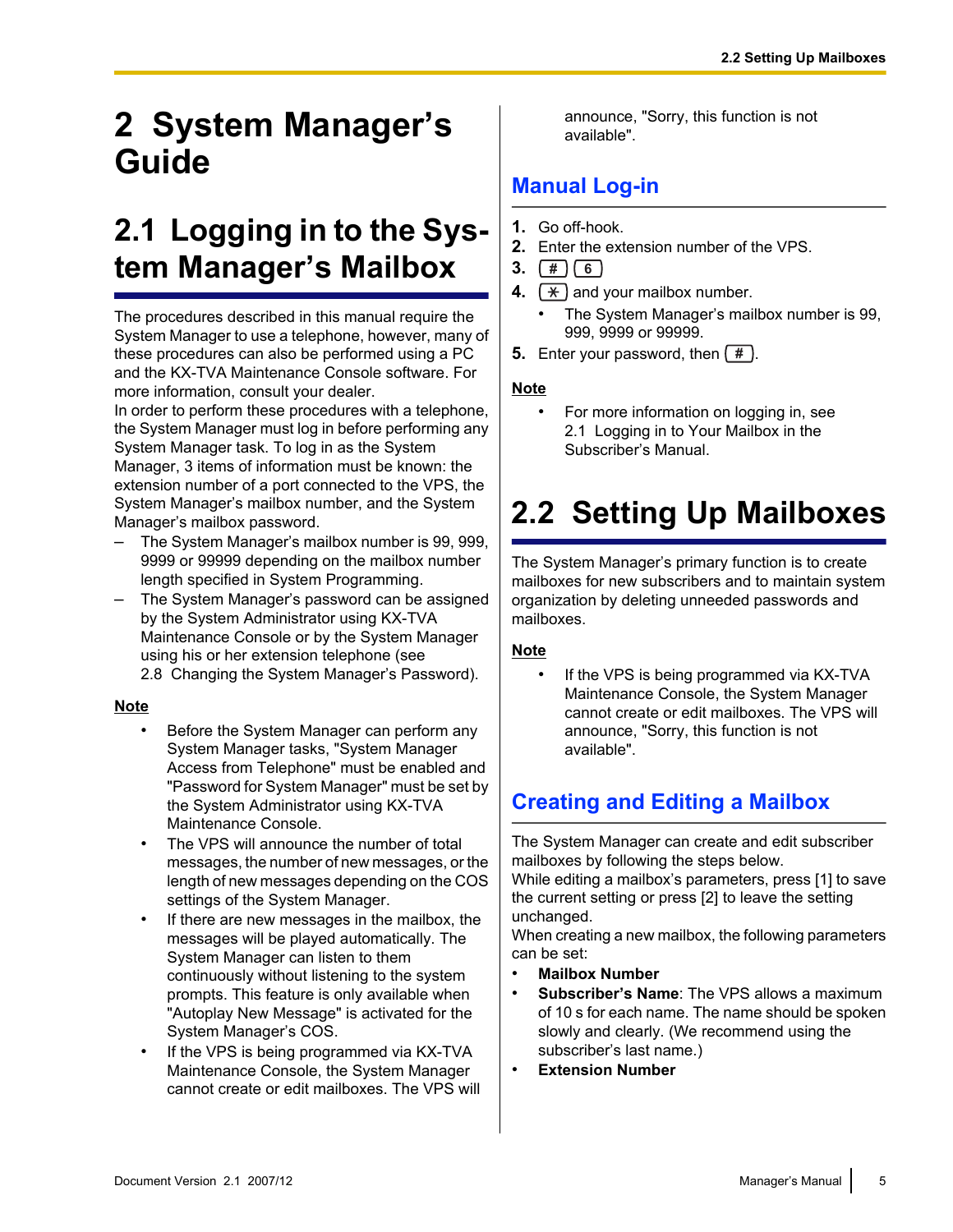- **First 3 or 4 Letters of the Subscriber's Last Name**: Enter only the first 3 or 4 letters of the owner's last name.
- **First 3 or 4 Letters of the Subscriber's First Name**: Enter only the first 3 or 4 letters of the subscriber's first name.
- **Class of Service Number**: Enter any COS number (1-62).
- **Interview Mailbox Number**: Interview Mailbox Numbers must not be the same number as an existing mailbox.
- **All Calls Transfer To Mailbox**: If this parameter is enabled, the extension is considered to be a Logical Extension and therefore calls directed to the extension via Automated Attendant service are automatically forwarded to the extension mailbox. The extension does not ring when a call is received.
- **Message Notification**: If this parameter is enabled, the Message Waiting Lamp of the subscriber's telephone turns on when a new message is recorded.
- **External Message Delivery: Allows a subscriber to** send a message to several subscribers and non-subscribers (including outside parties). If enabled, the prompt mode setting determines the language heard when the VPS calls the recipient.
- **Auto Forwarding**: Moves or copies unplayed messages from one mailbox to another, after a specified period of time.

Follow the steps listed below to create, edit or delete any mailbox parameter.

- **1.** Log in to the System Manager's mailbox.
	- See [2.1 Logging in to the System Manager's](#page-4-0) [Mailbox.](#page-4-0)
- **2.**  $(4)(1)$
- **3.**  $\boxed{1}$  to assign or edit.
- **4.** Enter the mailbox number.
- **5.**  $\boxed{2}$  to accept.

#### **a. Subscriber's Name**

- **1.**  $\boxed{1}$  to change the current setting.
- **2.** Record the subscriber's name.
- **3.**  $\boxed{2}$  to accept.

#### **b. Extension Number**

- **1.**  $\boxed{1}$  to change the current setting.
- **2.** Enter the subscriber's extension number.
- **3.**  $\boxed{2}$  to accept.
- **c. First 3 or 4 Letters of the Subscriber's Last Name**
	- **1. 1** to change the current setting.
	- **2.** Enter the first 3 or 4 letters of subscriber's last name.
- **3.**  $\boxed{2}$  to accept.
- **d. First 3 or 4 Letters of the Subscriber's First Name**
	- **1. 1** to change the current setting.
	- **2.** Enter the first 3 or 4 letters of subscriber's first name.
	- **3.**  $\boxed{2}$  to accept.
- **e. Class of Service Number**
	- **1. 1** to change the current setting.
	- **2.** Enter the Class of Service Number (1-62).
	- **3.**  $\boxed{2}$  to accept.
- **f. Interview Mailbox Number**
	- **1. 1** to change the current setting.
	- **2.** Enter the Interview Mailbox Number.
	- **3.**  $\boxed{2}$  to accept.
- **g. All Calls Transfer To Mailbox**
	- **1.** *1* to change the current setting (enable or disable).
	- **2.**  $\boxed{2}$  to accept.
- **h. Message Waiting Lamp Notification for Unreceived Messages**
	- **1. 1** to change the current setting (enable or disable).
	- **2.**  $\boxed{2}$  to accept.
- **i. Device Notification for Unreceived Messages**
	- **1.** *1* to change the current setting (enable or disable).
	- **2.**  $\boxed{2}$  to accept.
- **j. External Message Delivery**
	- **1.**  $\boxed{1}$  to change the current setting (enable or disable).
	- **2.**  $\boxed{2}$  to accept.
		- If set to "Disable", go to l.

#### **k. Prompt Mode**

- **1.** *1* for Primary.
	- *2* for System.
	- Enter system prompt number (1-10).
	- *3* for Caller Select.
- **2.**  $\left(4\right)$  to accept the current setting, then go to j.
	- To change the current setting, go to k step 1.
- **l. Auto Forwarding**
	- **1. 1** to change the current setting (enable or disable).
		- If set to "Disable", go to step 6.
	- **2.**  $\boxed{2}$  to accept.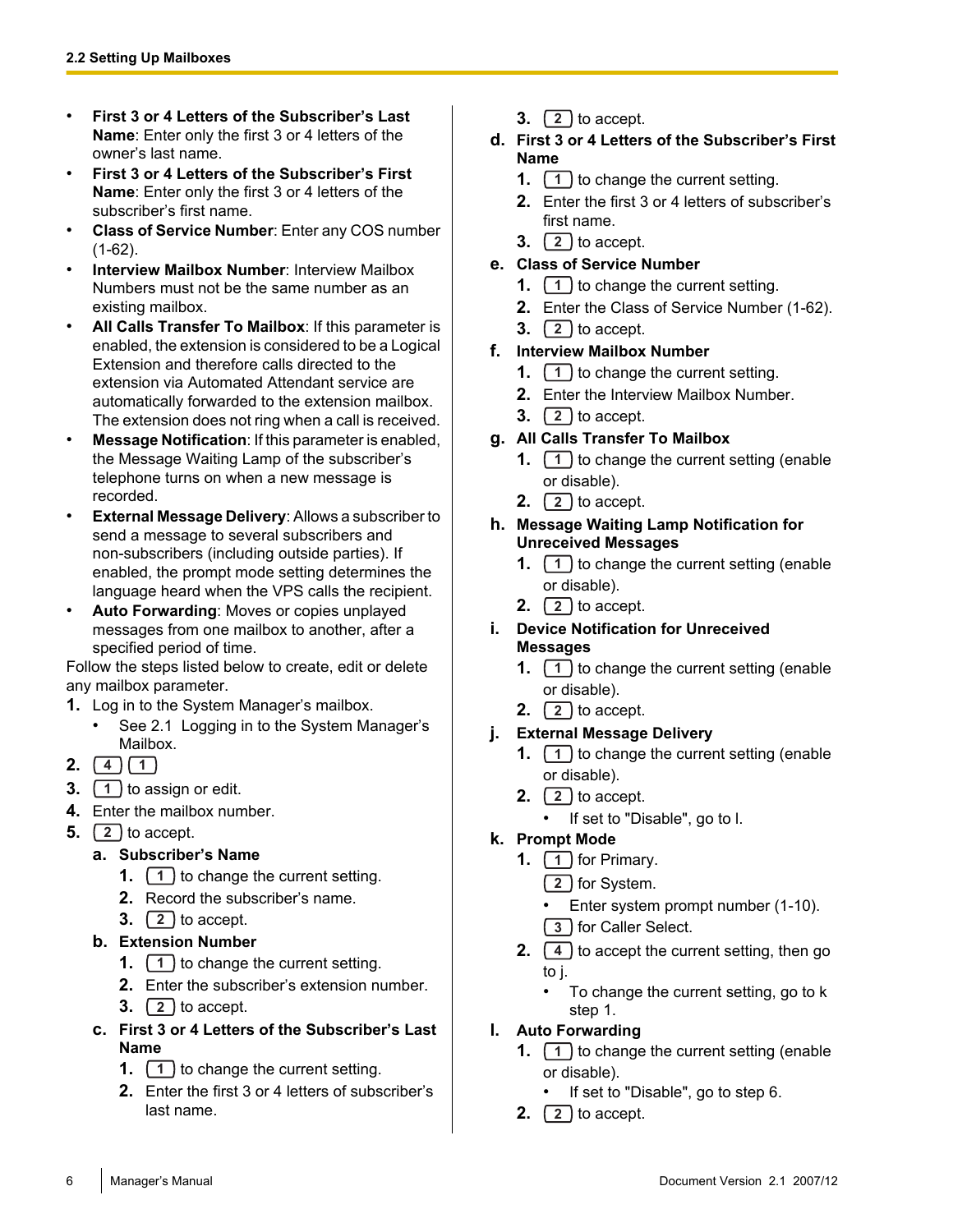#### <span id="page-6-0"></span>**m. Forwarding Mailbox Number**

- **1.** *1* to change the current setting.
	- If no mailbox number is assigned, go to step 2.
- **2.** Enter the forwarding mailbox number.
- **3.**  $\boxed{2}$  to accept.
- **n. Forwarding Delay Time**
	- **1.** *1* to change the current setting.
	- **2.** Enter the delay time, and #.
	- **3.**  $\boxed{2}$  to accept.
- **o. Forwarding Mode**
	- **1.** *1* to change the current setting (Copy or Move).
	- **2.**  $\boxed{2}$  to accept, then go to l.
- **6.** The Auto Forwarding parameter is the last parameter to be entered. When this parameter is set, the prompt at step 3 will be announced. Continue assigning or editing other mailboxes by repeating from step 4, or go to step 7 to finish.
- **7.**  $(\mathcal{H}) (\mathcal{H})$  to return to the Main Menu.

## **Deleting a Mailbox**

The System Manager should delete mailboxes that are no longer needed. When another person accesses the VPS, the action is automatically canceled.

- **1.** Log in to the System Manager's mailbox.
	- See [2.1 Logging in to the System Manager's](#page-4-0) [Mailbox.](#page-4-0)
- **2.**  $\boxed{4}$   $\boxed{1}$   $\boxed{2}$
- **3.** Enter the mailbox number.
- **4.**  $\boxed{1}$  to delete the mailbox.

## **Resetting a Mailbox Password**

When a password is forgotten, the System Manager must reset the password before it can be reassigned by the subscriber.

- **1.** Log in to the System Manager's mailbox.
	- See [2.1 Logging in to the System Manager's](#page-4-0) [Mailbox.](#page-4-0)
- **2.**  $\boxed{4}$   $\boxed{1}$   $\boxed{3}$
- **3.** Enter the mailbox number.
- **4.**  $\boxed{1}$  to delete the password.

#### **Note**

• The System Manager password cannot be reset here. The System Administrator can reset the System Manager password using KX-TVA Maintenance Console.

After the password is reset, if the System Administrator has set "Default Password for New Mailboxes" to "Enable", the password will be set to the default password. If set to "Disable", the mailbox will have no password.

# **2.3 Setting Class of Service (COS) Parameters**

A Class of Service (COS) defines the set of VPS services available to the mailboxes assigned to it. There are 64 Classes of Service; they can be assigned to mailboxes by the System Administrator using KX-TVA Maintenance Console or by the System Manager using a telephone. COS No. 63 and No. 64 are assigned by default to the Message Manager and the System Manager respectively.

## **Class of Service**

Follow the steps detailed below to set the following Class of Service parameters:

- **Personal Greeting Length**: 1-360 s[\\*1](#page-7-0)
- **New Message Retention Time**: 1-30 days/0: Unlimited
- **Saved Message Retention Time**: 1-30 days/0: Unlimited
- **Message Length**: 1-60 min./0: Unlimited
- **Mailbox Capacity Maximum Message Time**: (KX-TVA200) 1-600 min/0: Unlimited, (KX-TVA50) 1-120 min/0: Unlimited
- **Message Retrieval Order**: LIFO (Last In First Out) or FIFO (First In First Out)
- **Prompt Mode:** Setting is one of installed languages.
- **Delete Message Confirmation**: Enable/Disable
- **Message Envelope Setting**: Before, After, or **Require**
- **Caller ID Callback**: Enable/Disable
- **Remote Call Forward to Outside**<sup>2</sup>: Enable/ Disable
- **Play System Prompt after Personal Greeting**[\\*1](#page-7-0): Enable/Disable
- **Use Call Waiting on Busy**[\\*1](#page-7-0): Enable/Disable
- **Message Cancel for Live Call Screening**[\\*1](#page-7-0): Enable/Disable
- **Intercom Paging Group**: 1-32/All[\\*1](#page-7-0)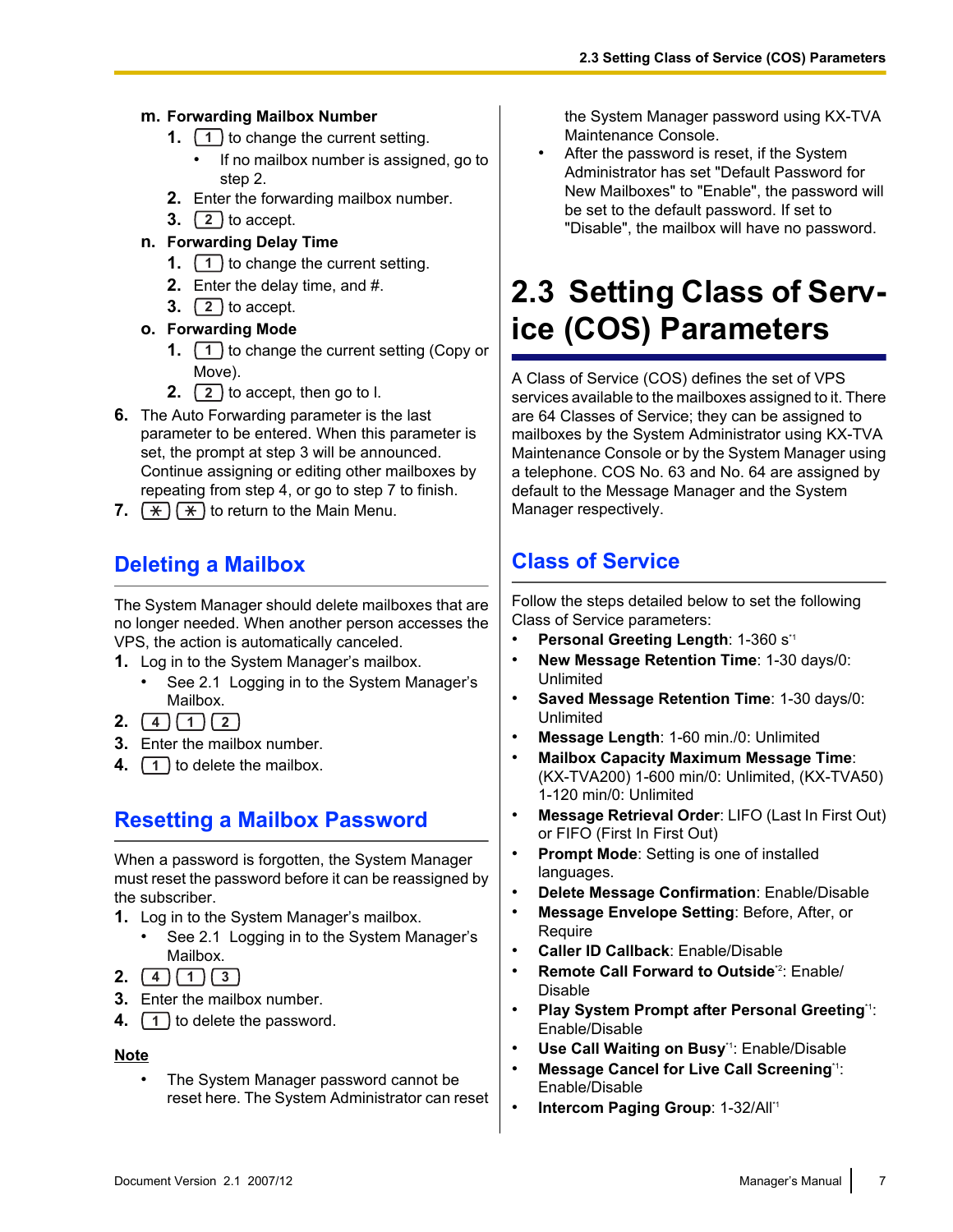- <span id="page-7-0"></span>• **Number of Caller IDs for Caller Name Announcement**: 1-30/0: None\*1
- **Number of New Messages Announcement**: Subscriber Service, Receiving Message, or None
- **Total Number of Message Announcement**: Subscriber Service, Receiving Message, or None.
- **Mailbox Capacity Warning**: 1-60 min/0: None
- **VM Menu**\*1: Enable/Disable
- **Personal Greeting for Caller ID**\*1: Enable/Disable
- **Caller ID Screen**\*1: Enable/Disable
- **Call Transfer to Outside**\*1: Enable/Disable
- **Subscriber Tutorial**\*1: Enable/Disable
- **Notify of Transfer**: Enable/Disable
- **Directory Listing**\*1: Enable/Disable
- **Auto Receipt**: Enable/Disable
- **Autoplay New Message**: Enable/Disable
- **First Playback Urgent Messages**: Enable/Disable
- **Announce Message Transferred Information**: Enable/Disable
- **Caller ID Number Announcement**: Enable/ Disable
- **Announce Option Menu After Erasing Messages**: Enable/Disable
- **New Message Length Announcement**: Enable/ Disable
- \*1 Not available for COS No. 63 (Message Manager) and COS No. 64 (System Manager)
- \*2 Not available for COS No. 64 (System Manager)

#### **Note**

- If the VPS is being programmed via KX-TVA Maintenance Console, the System Manager cannot set COS parameters. The VPS will announce, "Sorry, this function is not available".
- **1.** Log in to the System Manager's mailbox.
	- See [2.1 Logging in to the System Manager's](#page-4-0) [Mailbox.](#page-4-0)
- **2.**  $(4)(2)$
- **3.** Enter the Class of Service Number (1-64).
- **4.** Follow the steps below and set each parameter.

## **Personal Greeting Length**

- **1.** *1* to change the greeting length. **2** to accept the current setting, then go to the next parameter.
- **2.** Enter the greeting length (1-360 s).
- **3.**  $\boxed{2}$  to accept.

## **New Message Retention Time**

- **1. 1** to change the retention time. **2** to accept the current setting, then go to the next parameter.
- **2.** Enter the retention time (a maximum of 30 days or 0: Unlimited).
- **3.**  $\boxed{2}$  to accept.

## **Saved Message Retention Time**

**1. 1** to change the retention time.

**2** to accept the current setting, then go to the next parameter.

- **2.** Enter the retention time (a maximum of 30 days or 0: Unlimited).
- **3.**  $\boxed{2}$  to accept.

## **Message Length**

- **1. 1** to change the message length.
	- **2** to accept the current setting, then go to the next parameter.
- **2.** Enter the message length (1-60 min or 0: Unlimited).
- **3.**  $\boxed{2}$  to accept.

### **Total Message Time Available per Mailbox**

**1.**  $\boxed{1}$  to change the total message time.

**2** to accept the current setting, then go to the next parameter.

- **2.** Enter the total message time ([KX-TVA200] 1-600 min or 0: Unlimited, [KX-TVA50] 1-120 min or 0: Unlimited).
- **3.**  $\boxed{2}$  to accept.

## **Message Retrieval Order**

**1.**  $(1)$  to change the current setting (LIFO or FIFO).

**2** to accept the current setting, then go to the next parameter.

**2.**  $\boxed{2}$  to accept.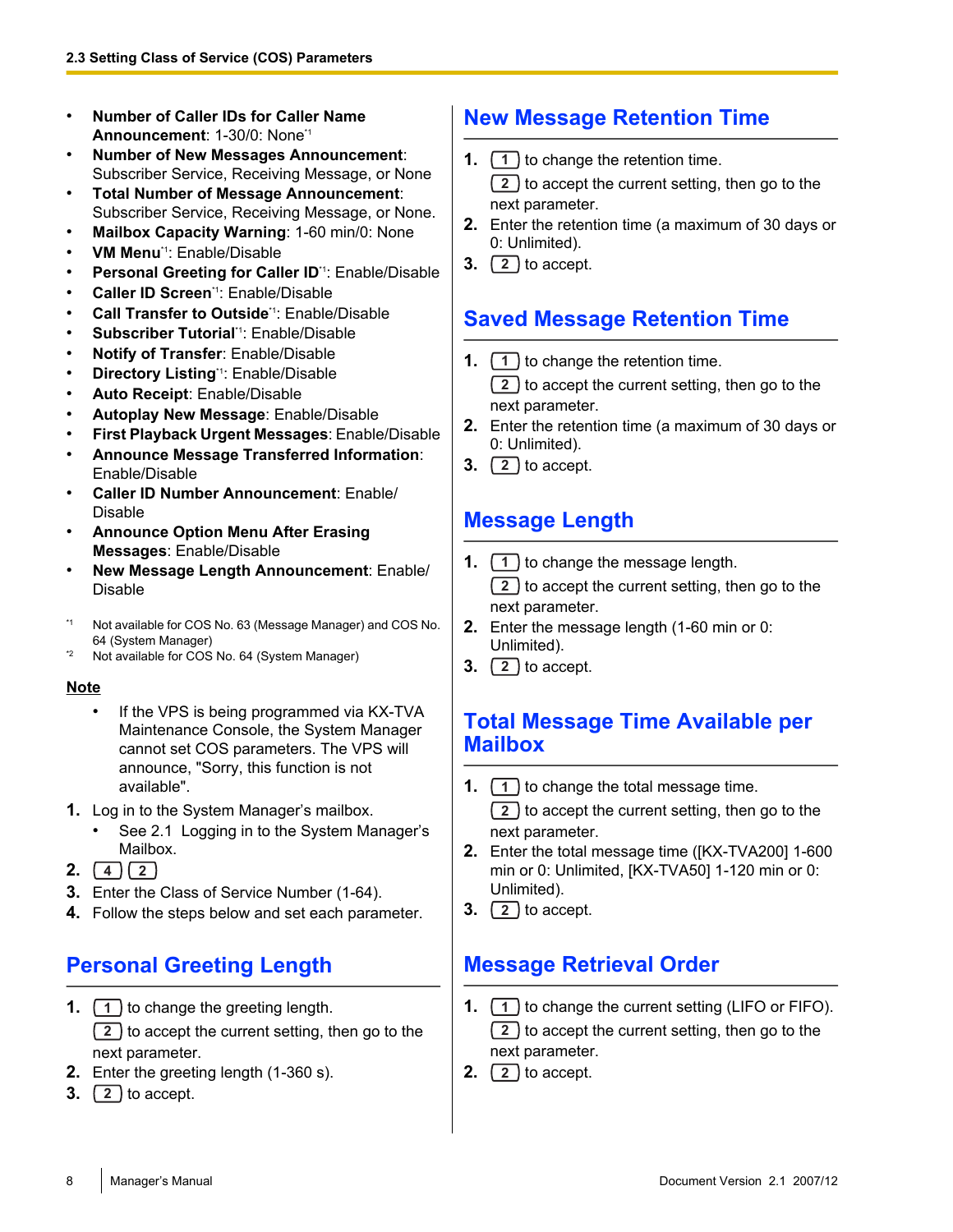### **Prompt Mode**

- **1.**  $\boxed{1}$  for Primary.
	- *2* for System.
	- If set to Primary, go to step 2.
- **2.** Press [1] to [10] (KX-TVA200) or press [1] to [3] (KX-TVA50) to change the desired mode. **KX-TVA200**
	- *1* for System 1 Prompt.
	- *2* for System 2 Prompt.
	- *3* for System 3 Prompt.
	- *4* for System 4 Prompt.
	- *5* for System 5 Prompt.
	- *6* for System 6 Prompt.
	- *7* for System 7 Prompt.
	- *8* for System 8 Prompt.
	- *9* for System 9 Prompt.
	- **10** for System 10 Prompt.

#### **KX-TVA50**

- *1* for System 1 Prompt.
- *2* for System 2 Prompt.
- *3* for System 3 Prompt.
- **3.**  $\boxed{3}$  to accept.

## **Delete Message Confirmation**

- **1.**  $\boxed{1}$  to change the current setting (enable or disable).
- **2.**  $\boxed{2}$  to accept.

## **Message Envelope Playback Mode**

- **1.** *1* for Before.
	- *2* for After.
	- *3* for Require.

**4** to accept the current setting, then go to the next parameter.

**2.**  $\boxed{4}$  to accept.

## **Caller ID Callback**

- **1.** *1* to change the current setting (enable or disable).
- **2.**  $\boxed{2}$  to accept.

## **Remote Call Forward to Outside**

- **1.**  $\left( 1 \right)$  to change the current setting (enable or disable).
- **2.**  $\boxed{2}$  to accept.

### **Play System Prompt after Personal Greeting**

- **1. 1** to change the current setting (enable or disable).
- **2.**  $\boxed{2}$  to accept.

## **Use Call Waiting on Busy**

- **1.**  $\boxed{1}$  to change the current setting (enable or disable).
- **2.**  $\boxed{2}$  to accept.

### **Message Cancel for Live Call Screening**

- **1.**  $\boxed{1}$  to change the current setting (enable or disable).
- **2.**  $\boxed{2}$  to accept.

## **Intercom Paging Group**

- **1. 1** to change the paging group. **2** to accept the current setting, then go to the next parameter.
- **2.** Enter the group number (1-33).
- **3.**  $\boxed{3}$  to accept.
	- If set to "33 (Group 33)", the Intercom Paging feature is activated for all groups.

### **Maximum Number of Caller IDs for Caller Name Announcement**

- **1. 1** to change the current setting. 2) to accept the current setting, then go to the next parameter.
- **2.** Enter the number of announcements that can be programmed by subscribers (1-30/0: None).
- **3.**  $\boxed{2}$  to accept.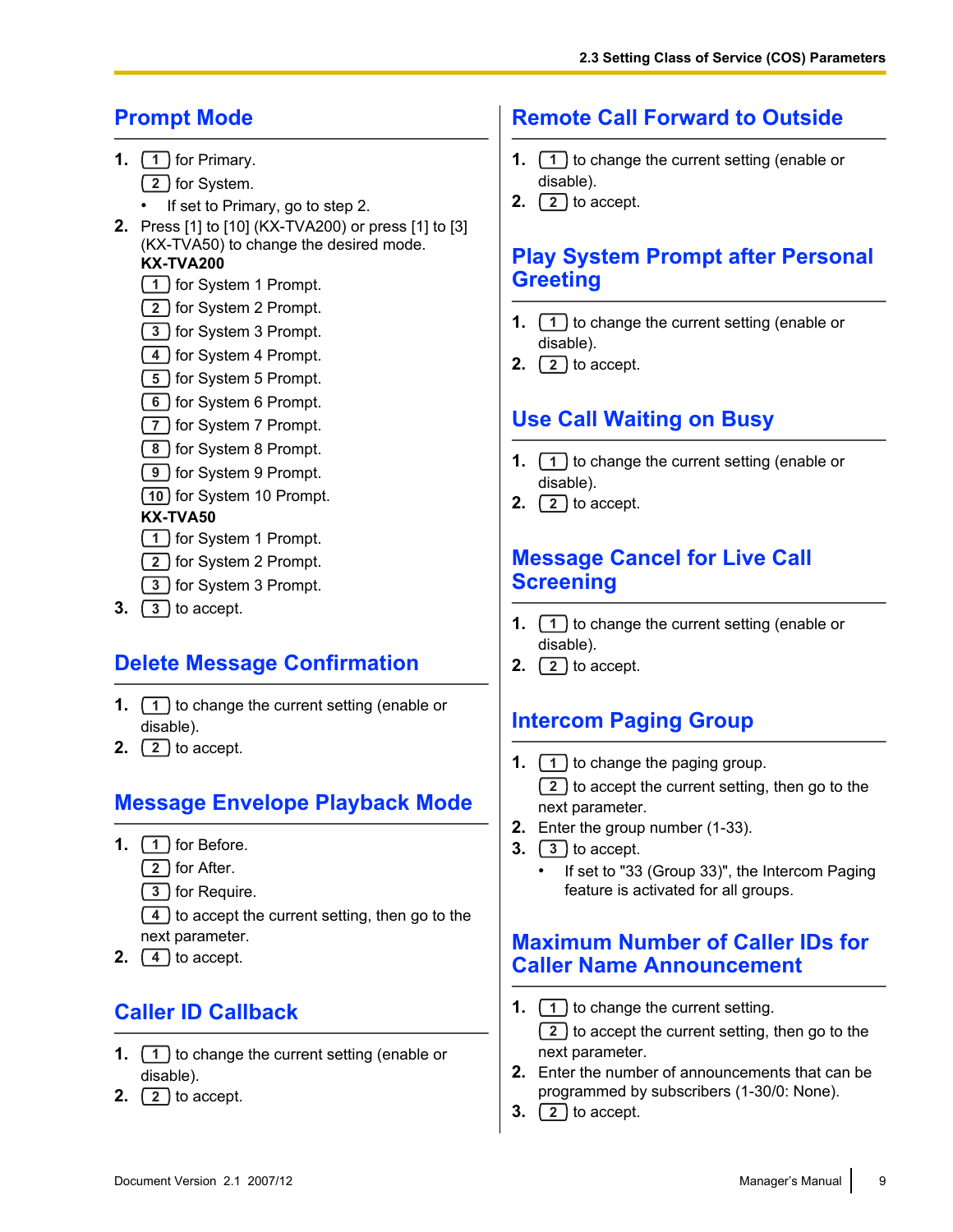### **Number of New Message Announcement**

- **1.** *1* for Subscriber Service.
	- *2* for Receiving Message.
	- *3* for None.

 $\sqrt{4}$  to accept the current setting, then go to the next parameter.

**2.**  $\left( 4 \right)$  to accept.

### **Total Number of Message Announcement**

- **1.** *1* for Subscriber Service.
	- *2* for Receiving Message.
	- *3* for None.
	- **4** to accept the current setting, then go to the next parameter.
- **2.**  $\boxed{4}$  to accept.

## **Mailbox Capacity Warning**

- **1. 1** to change the current setting. **2** to accept the current setting, then go to the next parameter.
- **2.** Enter the warning threshold (1-60 min or 0: None).
- **3.**  $\boxed{2}$  to accept.

### **VM Menu**

- **1.**  $\boxed{1}$  to change the current setting (enable or disable).
- **2.**  $\boxed{2}$  to accept.

## **Personal Greeting for Caller ID**

- **1.**  $\boxed{1}$  to change the current setting (enable or disable).
- **2.** (2) to accept.

## **Caller ID Screen**

**1.**  $\boxed{1}$  to change the current setting (enable or disable).

**2.**  $\boxed{2}$  to accept.

## **Call Transfer to Outside**

- **1.**  $\boxed{1}$  to change the current setting (enable or disable).
- **2. 2** to accept.

## **Subscriber Tutorial**

- **1.**  $\boxed{1}$  to change the current setting (enable or disable).
- **2.**  $\boxed{2}$  to accept.

## **Notify of Transfer**

- **1. 1** to change the current setting (enable or disable).
- **2.**  $\boxed{2}$  to accept.

## **Directory Listing**

- **1. 1** to change the current setting (enable or disable).
- **2.**  $\boxed{2}$  to accept.

### **Auto Receipt**

- **1.**  $\boxed{1}$  to change the current setting (enable or disable).
- **2.**  $\boxed{2}$  to accept.

### **Autoplay New Message**

- **1.** *1* to change the current setting (enable or disable).
- **2.**  $\boxed{2}$  to accept.

## **First Playback Urgent Messages**

- **1. 1** to change the current setting (enable or disable).
- **2.**  $\boxed{2}$  to accept.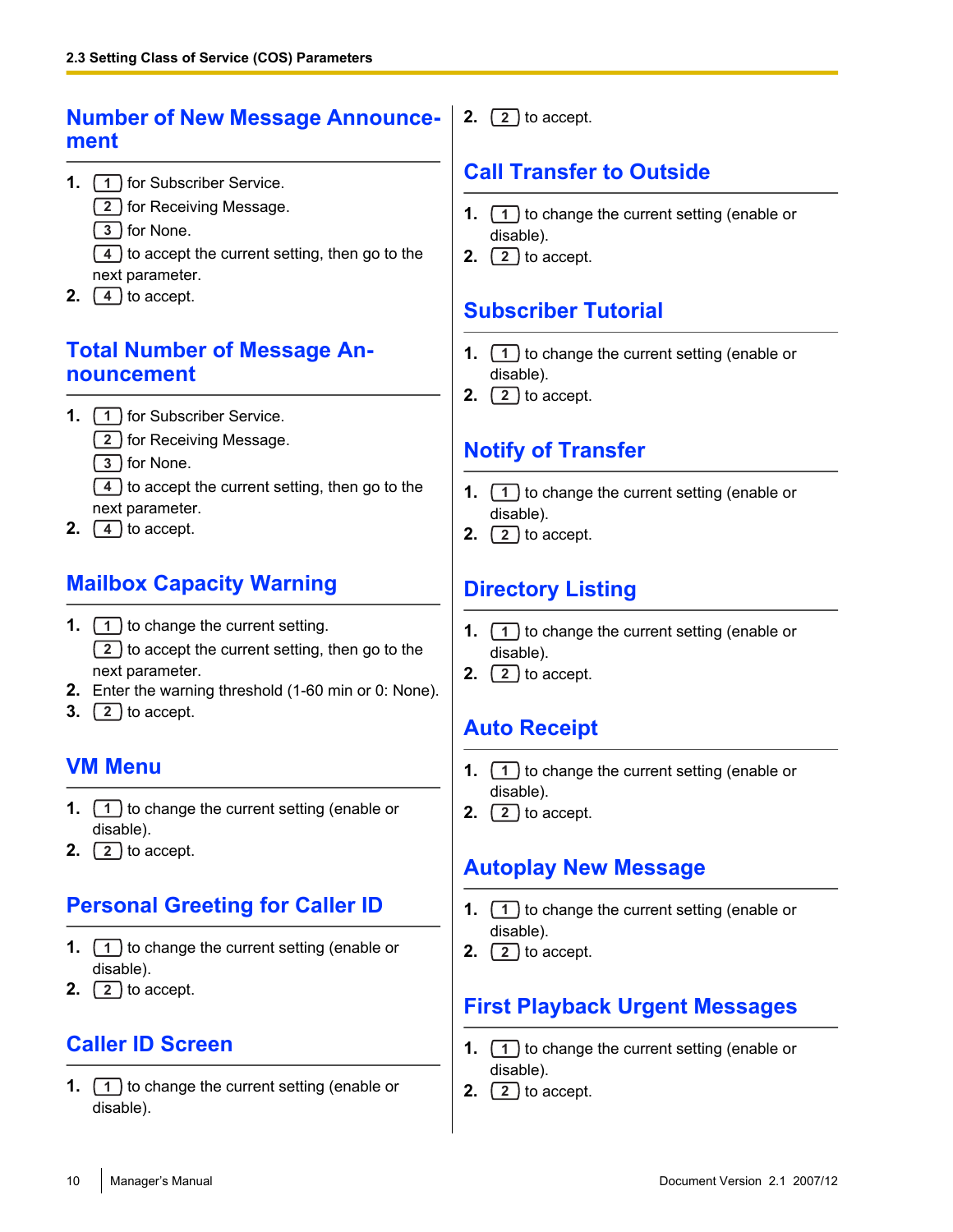### <span id="page-10-0"></span>**Announce Message Transferred Information**

- **1.**  $\boxed{1}$  to change the current setting (enable or disable).
- **2.**  $\boxed{2}$  to accept.

## **Caller ID Announcement**

- **1. 1** to change the current setting (enable or disable).
- **2.**  $\boxed{2}$  to accept.

## **Announce Option Menu After Erasing Messages**

- **1.**  $\boxed{1}$  to change the current setting (enable or disable).
- **2.**  $\boxed{2}$  to accept.

### **New Message Length Announcement**

- **1.**  $\boxed{1}$  to change the current setting (enable or disable).
- **2.**  $\boxed{2}$  to accept.

# **2.4 Setting the System Clock**

The system clock can be set directly from the telephone. It is important to set the clock accurately because Message Waiting Notification, External Message Delivery, redialing and rescheduling of External Message Delivery, and Automatic Message Deletion are all scheduled using this setting. The System Administrator and Message Manager are also able to set the clock.

If the start and end dates for daylight saving time are programmed, the VPS automatically adjusts the time for daylight saving time.

#### **Note**

- The System Manager cannot set the system clock while:
	- the VPS is being programmed via KX-TVA Maintenance Console.
	- the Message Manager is setting the system clock, recording system messages, or customizing the Message Manager's Mailbox.

The VPS will announce, "Sorry, this function is not available".

- **1.** Log in to the System Manager's mailbox.
	- See [2.1 Logging in to the System Manager's](#page-4-0) [Mailbox](#page-4-0).
- **2.**  $\boxed{4}$  $\boxed{3}$
- **3. 1** to change the current setting.
- **4.** Enter the current time, then  $(\#)$ . For example:
	- To enter 5:00, press [5] [#].
	- To enter 5:15, press [5] [1] [5] [#].
- **5.** *1* for AM. *2* for PM.
	- This option may not be available if the VPS is programmed to use 24-hour time.
- **6.**  $\boxed{2}$  to accept.
- **7.**  $\boxed{1}$  to change.
- **8.** Enter the current month, then  $(\#)$ . For example:
	- To enter January, press [1] [#].
- **9.** Enter the day, then  $\left(\frac{H}{H}\right)$ .
- **10.** Enter the last 2 digits of the year, then  $\left(\frac{4}{3}\right)$ .
- **11.**  $\boxed{2}$  to accept.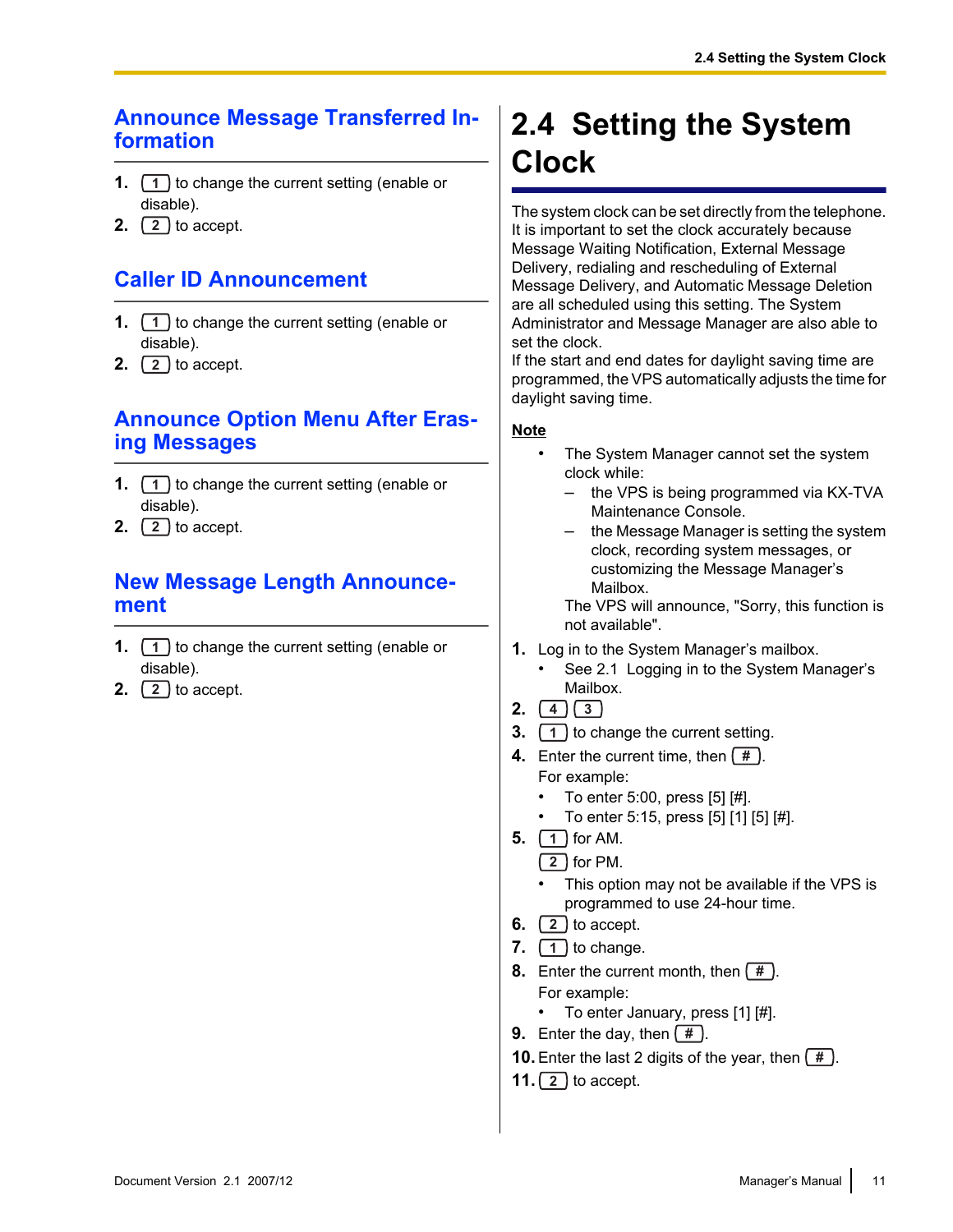# <span id="page-11-0"></span>**2.5 Changing the Service Mode Setting**

When an incoming call is received by a Service Group, the way the call is handled is determined by the Service Mode assigned to the Service Group which received the call.

- If the Service Mode is set to "Automatic", the call will be handled by the Call Service assigned to the current time mode.
- If the Service Mode is set to one of the manual modes (day, night, lunch, or break), the Call Service assigned to that time mode will always handle the call.
- If the Service Mode is set to "PBX Control Mode", the VPS will switch time modes when the PBX does, and the call will be handled by the Call Service assigned to the current time mode (available with APT/DPT Integration only).

Only the System Manager or System Administrator can change the Service Mode. Once it is changed, the setting is retained even after if the VPS is shutdown.

#### **Note**

If the VPS is being programmed via KX-TVA Maintenance Console, the System Manager cannot change the Service Mode. The VPS will announce, "Sorry, this function is not available".

## **Assigning the Service Mode**

The following Service Modes are available.

- **Automatic Mode**: Incoming calls will be handled by the Call Service assigned to the current time mode.
- **Manual Day Mode:** Incoming calls will be handled by the Call Service assigned to the day mode, regardless of the time of day.
- **Manual Night Mode**: Incoming calls will be handled by the Call Service assigned to the night mode, regardless of the time of day.
- **Manual Lunch Mode**: Incoming calls will be handled by the Call Service assigned to the lunch mode, regardless of the time of day.
- **Manual Break Mode**: Incoming calls will be handled by the Call Service assigned to the break mode, regardless of the time of day.
- **PBX Control Mode:** The VPS will switch time modes according to when the PBX changes time modes, and incoming calls handled by the Call Service assigned to the current time mode. This

mode is available only with APT/DPT Integration. If this mode is selected when using other integration types, the VPS will operate in Automatic Mode.

#### **Note**

• Depending on the model and/or the software version of the connected PBX, PBX Control Mode may not function properly. For more information, consult your dealer.

In the Automatic Mode, services have the following order of priority:

#### **Automatic Log-in (Toll Saver) > Holiday Service > Caller ID Call Routing > DID Call Routing > Trunk Service > Port Service**

(Automatic Log-in [Toll Saver] has the highest priority.) In the Manual Modes (Day, Night, Lunch, or Break), services have the following order of priority:

#### **Automatic Log-in (Toll Saver) > Caller ID Call Routing >DID Call Routing > Trunk Service > Port Service**

(Holiday Service are disregarded.)

Follow the steps below to assign a Service Mode to each Service Group 1-48.

- **1.** Log in to the System Manager's mailbox.
	- See [2.1 Logging in to the System Manager's](#page-4-0) [Mailbox](#page-4-0).
- **2.**  $\boxed{4}$  $\boxed{4}$
- **3.** Enter the Service Group number (1-48).
- **4.**  $\boxed{1}$  to change.
- **5.** Select the desired Service Mode.
	- *1* for Automatic Mode.
	- *2* for Manual Day Mode.
	- *3* for Manual Night Mode.
	- *4* for Manual Lunch Mode.
	- *5* for Manual Break Mode.
	- **6** for PBX Control Mode.
- **6.**  $\boxed{2}$  to accept.

# **2.6 Changing the Company Greeting and Incoming Call Service Setting**

When the VPS answers calls, it greets the callers with a Company Greeting and then activates an Incoming Call Service. The System Manager or System Administrator can choose:

The appropriate company greeting for each time mode (Day, Night, Lunch, and Break) of each call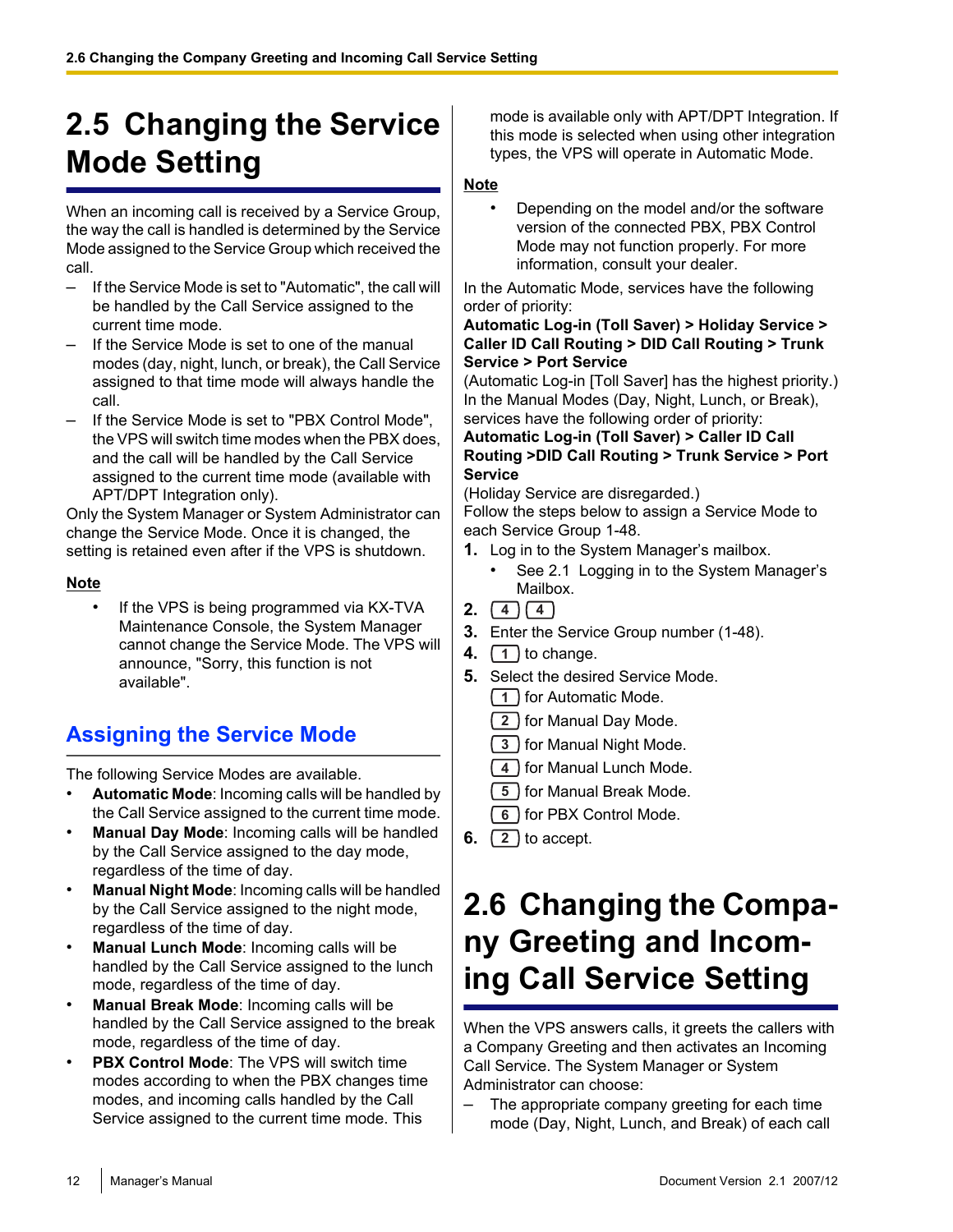<span id="page-12-0"></span>service. The default company greeting is the System Greeting.

- The desired Incoming Call Service for each time mode of each call service. The default service is Automated Attendant service.
- The assignment of the Service Group for each Port/ Trunk.

#### **Note**

If the VPS is being programmed via KX-TVA Maintenance Console, the System Manager cannot change the Company Greeting and Incoming Call Service Setting. The VPS will announce, "Sorry, this function is not available".

## **Changing Service Group Setting**

- **1.** Log in to the System Manager's mailbox.
	- See [2.1 Logging in to the System Manager's](#page-4-0) [Mailbox.](#page-4-0)
- **2.**  $(4)(5)$
- **3. 2** to change Service Group setting.
- **4.** Enter the Service Group Number (1-48).
- **5.** Select the desired Time Service period entry. *1* for Day Time service.
	- *2* for Night Time service.
	- *3* for Lunch Time service.
	- *4* for Break Time service.
- **6.**  $\boxed{1}$  to change the Company Greeting.

*2* to change the Incoming Call Service, then go to step 10.

- **7.**  $\boxed{1}$  to change the setting.
	- *2* to accept.
- **8.** Select the desired setting entry.
	- *1* to change a Company Greeting number.
	- *2* to set the System Greeting, then go to step 13.

*3* to disable, then go to step 13.

- **9.** Enter a Company Greeting number (1-32), then go to step 13.
- 10. 1 to change the setting.

*2* to accept.

- **11.** Select the desired setting entry.
	- *1* to set Voice Mail Service, then go to step 13.

**2** to set Automated Attendant Service, then go to step 13.

- *3* to set Custom Service.
- **4** to set Interview Service.
- **12.** Enter the Custom Service number (1-100), or the Interview Mailbox number.
- **13.**  $\boxed{2}$  to accept.

### **Changing Service Group Assignment**

- **1.** Log in to the System Manager's mailbox.
	- See [2.1 Logging in to the System Manager's](#page-4-0) [Mailbox](#page-4-0).
- **2.**  $\boxed{4}$  $\boxed{5}$
- **3. 1** to change Service Group Assignment.
- **4.** *1* for Port setting. *2* for Trunk setting.
- **5.** Enter the Port/Trunk number (Port 1-24 [KX-TVA200]/Port 1-6 [KX-TVA50], Trunk 1-64/0:None).
- **6. 1** to change the service group, then go to step 7. *2* to accept.
- **7.** Enter the Service Group Number (1-48). (1-48, or 49: to disable [for Trunk setting only])
- **8.**  $\boxed{2}$  to accept.

# **2.7 Broadcasting Messages**

The System Manager can deliver a message to multiple subscribers with one operation. Messages can be sent to all subscribers (Broadcasting Message feature) or to specified subscribers only. When delivering a message to specified subscribers, the System Manager can receive verification when the recipients listen to the message.

#### **Note**

• The System Manager can set the date and time when a message is delivered. The date can be set up to one month in advance.

### **Delivering Messages to All Mailboxes (Broadcasting Messages)**

The Broadcasting Messages feature allows the System Manager to deliver a message to multiple subscribers with one operation. Broadcast messages have priority over other regular or urgent messages, but otherwise are treated like regular messages. This feature is useful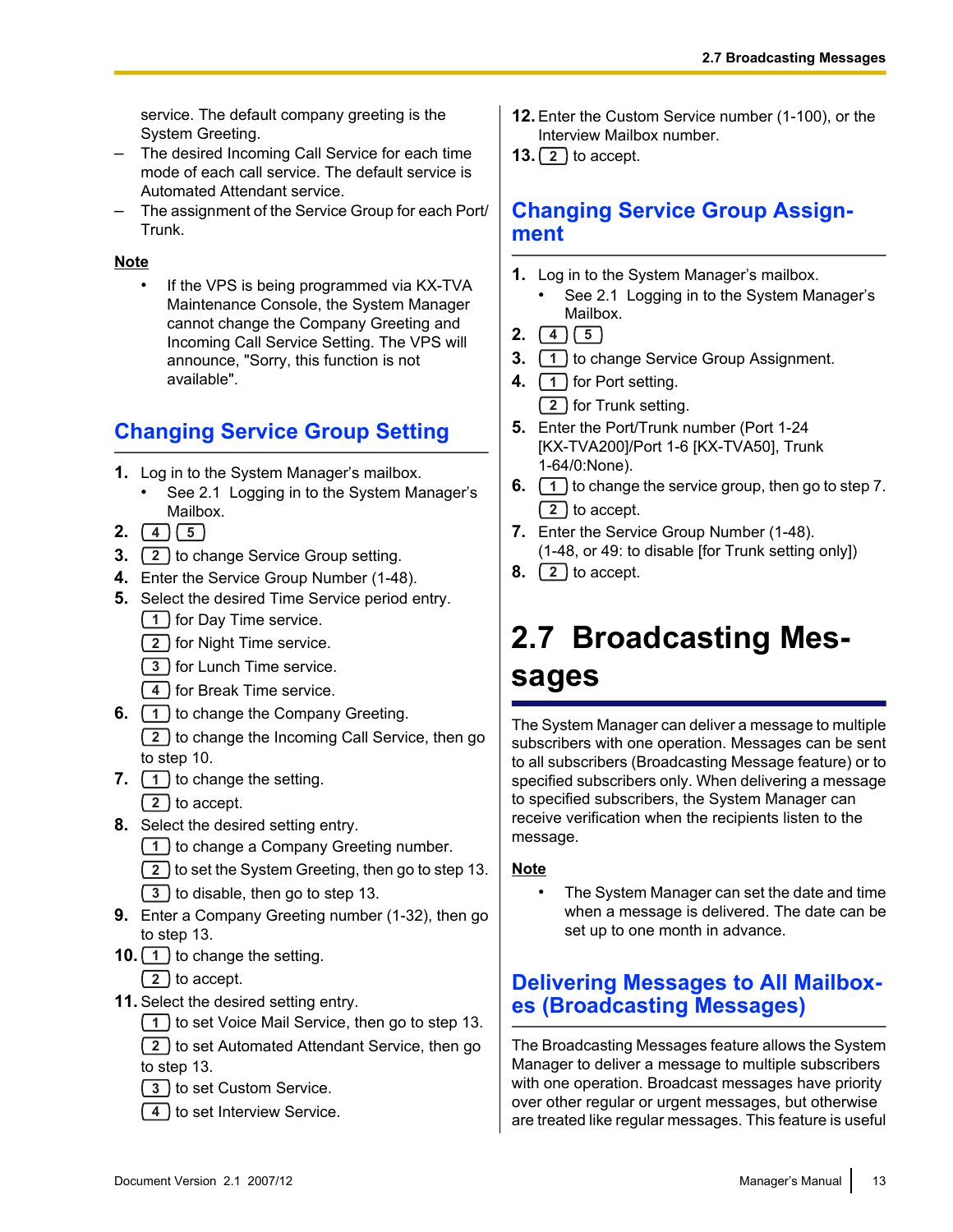<span id="page-13-0"></span>when informing subscribers about the current VPS status such as remaining hard disk capacity, requesting that unnecessary messages be erased, etc.

- **1.** Log in to the System Manager's mailbox.
	- See [2.1 Logging in to the System Manager's](#page-4-0) [Mailbox.](#page-4-0)
- **2.**  $(2)$
- **3. 1** to record a broadcast message.
- **4.**  $\boxed{1}$  to end recording.
- **5.**  $\boxed{2}$  to accept.

### **Delivering Messages to Specified Mailboxes**

Use this feature to deliver the same message to one or more subscribers by specifying their mailbox numbers.

- **1.** Log in to the System Manager's mailbox.
	- See [2.1 Logging in to the System Manager's](#page-4-0) [Mailbox.](#page-4-0)
- **2.**  $(2)(2)$
- **3.** Enter the mailbox number of the intended recipient.
	- Enter by name by pressing [#] [1] first. Use a Mailbox Group by specifying its number.
- **4.**  $\boxed{2}$  to accept.
- **5.**  $\boxed{1}$  to record a message.
	- Press [2] to add mailbox numbers. Press [3] to review the mailing list. Press  $[\times]$  to cancel message transfer.
- **6.**  $\boxed{1}$  to end recording.
- **7.**  $\boxed{2}$  to accept.
- **8.**  $\left(1\right)\left(1\right)$  to specify the delivery time.
	- Press [1] [2] to send the message immediately, then go to step 14.
- **9.** Enter the desired delivery time, then  $\left(\frac{H}{H}\right)$ .
- **10.**  $\boxed{1}$  for AM.
	- *2* for PM.
	- This option may not be available if the VPS is programmed to use 24-hour time.
- **11.** Enter the day of the month for delivery, then  $(\#)$ . For example:
	- If today is February 16 and you enter [1] [7] [#], the message will be delivered tomorrow.
	- If today is February 16 and you enter  $[5]$  [#], the message will be delivered on March 5.
- **12.**  $\boxed{2}$  to accept.
- **13. 1** to make the message urgent.
	- *2* to continue.
- **14.**  $\boxed{1}$  to make the message private.

*2* to continue.

**15.**  $\boxed{1}$  to request a receipt. *2* to continue.

# **2.8 Changing the System Manager's Password**

The System Manager must enter the System Manager password in order to log in before performing any System Manager task. In order to ensure system security, we recommend selecting a long (maximum 16 digits) password that can not be easily guessed.

#### **Note**

- If the VPS is being programmed via KX-TVA Maintenance Console, the System Manager cannot change the System Manager password. The VPS will announce, "Sorry, this function is not available".
- **1.** Log in to the System Manager's mailbox.
	- See [2.1 Logging in to the System Manager's](#page-4-0) [Mailbox](#page-4-0).
- **2.** *3*
- **3.**  $\boxed{1}$  to change the mailbox password.
	- **2** to accept the current setting.
- **4.** Enter the desired password, then  $(\#)$ .
- **5.**  $\boxed{2}$  to accept.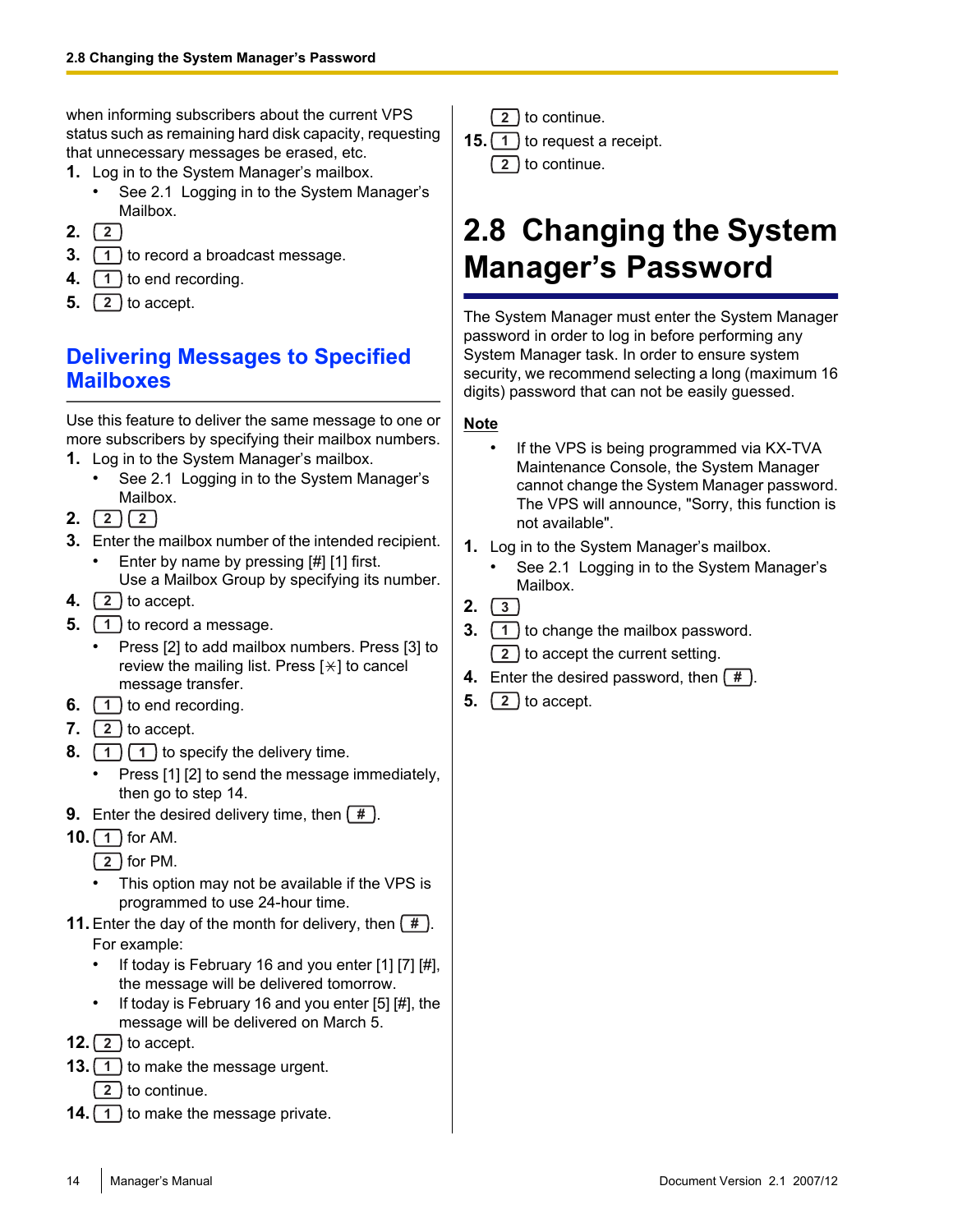# <span id="page-14-0"></span>**3 Message Manager's Guide**

# **3.1 Logging in to the Message Manager's Mailbox**

The procedures described in this manual require the Message Manager to use a telephone, however, many of these procedures can also be performed using a PC and the KX-TVA Maintenance Console software. For more information, consult your dealer.

In order to perform these procedures with a telephone, the Message Manager must log in before performing any Message Manager task. To log in as the Message Manager, 3 items of information must be known: the extension number of a port connected to the VPS, the Message Manager's mailbox number, and the Message Manager's mailbox password.

- The Message Manager's mailbox number is 98, 998, 9998 or 99998 depending on the mailbox number length specified in System Programming.
- The Message Manager's password can be assigned by the System Administrator using KX-TVA Maintenance Console or by the Message Manager using his or her extension telephone (see [3.4 Customizing the Message Manager's Mailbox](#page-16-0).

#### **Note**

- Before the Message Manager can perform Message Management (recording Custom Service Menus, messages, etc.), "Message Manager Access from Telephone" must be enabled and "Password for Message Manager" must be set by the System Administrator using KX-TVA Maintenance Console.
- The VPS will announce the number of total messages, the number of new messages, or the length of new messages depending on the COS settings of the Message Manager.
- If there are new messages in the mailbox, the messages will be played automatically. The Message Manager can listen to them continuously without listening to the system prompts. This feature is only available when "Autoplay New Message" is activated for the Message Manager's COS.

# **Automatic Log-in**

#### **Note**

- This feature is not available with certain PBXs and may be disabled by the System Administrator for your mailbox.
- **1.** Go off-hook.
- **2.** Enter the extension number of the VPS.
- **3.** Enter your password, then  $\left(\frac{H}{H}\right)$ .

## **Manual Log-in**

- **1.** Go off-hook.
- **2.** Enter the extension number of the VPS.
- **3.**  $(\#)(6)$
- **4.**  $(\star)$  and your mailbox number.
	- The Message Manager's mailbox number is 98, 998, 9998 or 99998.
- **5.** Enter your password, then  $(\#)$ .

#### **Note**

• For more information on logging in, see 2.1 Logging in to Your Mailbox in the Subscriber's Manual.

# **3.2 Managing the General Delivery Mailbox**

One of the Message Manager's functions is to check the General Delivery Mailbox for messages and transfer them to the appropriate mailbox or mailboxes (Mailbox Groups may be used). This can be done at any time using the telephone.

## **Listening to Messages**

The Message Manager can monitor the status of the General Delivery Mailbox through his or her mailbox. He or she can listen to the messages stored in the General Delivery Mailbox and, if necessary, transfer them to their intended recipients.

- **1.** Log in to the Message Manager's mailbox.
	- See 3.1 Logging in to the Message Manager's Mailbox.
- **2. 1** to receive the message.
- **3. 1** to listen to new messages.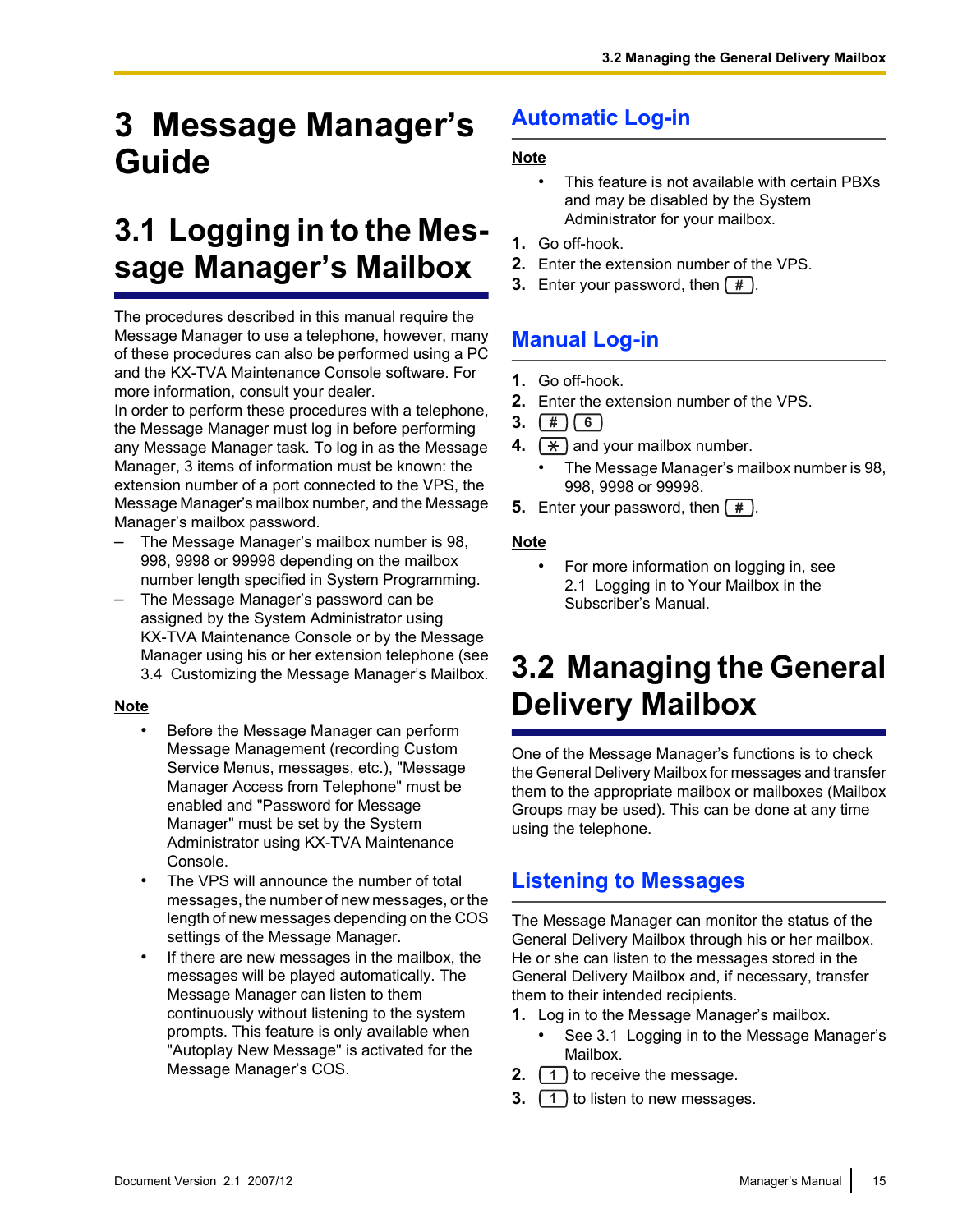<span id="page-15-0"></span>[2] to listen to old messages.

*3* to listen to deleted messages.

- **4.** The VPS plays each message, identifying the sender and indicating when the message was recorded.
	- *1* to repeat this message.
	- *1 1* to replay the previous message.
	- *1 2* to play the next message.
	- *2 3* to listen to the message envelope.
	- VPS programming determines if the message envelope is played before each message, after each message, or only when you press [2] [3].
	- *2 5* to resume Bookmark (when Bookmark is set).

**2 6** to save as new (when the new message is listened).

*3* to erase this message.

- $(4)$  to reply.
- *5* to rewind.
- **6** to fast forward.
- *7* to transfer.
- **0** to listen to the entire menu.

## **Transferring Messages**

Messages left in the General Delivery Mailbox should be transferred to their intended recipients on a regular basis. The Message Manager can add his or her own voice comments when necessary. When a message is transferred, the original message is not deleted from the General Delivery Mailbox; it must be deleted manually.

- **1.** Start with step 1-4 in ["Listening to Messages"](#page-14-0) above.
	- *7* while listening to the message to transfer.
- **2.** Enter the destination mailbox number.
- **3.**  $\boxed{2}$  to accept.
- **4.**  $\boxed{2}$  to record a comment.
	- Press [1] to transfer messages without comment. Press [3] to add a mailbox number. Press [4] to review the Mailing List.
- **5.**  $\boxed{1}$  to end recording.
- **6.**  $\boxed{2}$  to accept.

# **3.3 Setting Up Message Waiting Notification**

The VPS can notify the Message Manager when unplayed messages are waiting in his or her mailbox by turning on the message waiting lamp and/or calling an external device (i.e., telephone or beeper). The VPS can also send notification via e-mail if the System Administrator has enabled this feature.

### **Setting Notification by Message Waiting Lamp**

The VPS lights the message waiting lamp on the Message Manager's extension when a new message is recorded in the Message Manager's mailbox.

#### **Note**

- Extensions assigned as operators can be called by dialing [0], however, when setting this feature the extension number (not "0") must be specified. For more information, consult your System Administrator.
- When a proprietary telephone with 6-line display is used, the number of new (unplayed) messages will be displayed while the message waiting lamp is lit. This feature is only available with Panasonic KX-T series PBXs using DPT Integration. For more information, consult your System Administrator.
- **1.** Log in to the Message Manager's mailbox.
	- See [3.1 Logging in to the Message Manager's](#page-14-0) [Mailbox](#page-14-0).
- **2.**  $\boxed{2}$
- **3.** *1* to change the Message Waiting Lamp Notification Status.
- **4.**  $\boxed{1}$  to change.
	- *2* to accept.

### **Setting Notification by External Device**

The VPS calls the preprogrammed telephone number or beeper when a new message is recorded in the Message Manager's mailbox. Set the following parameters as needed.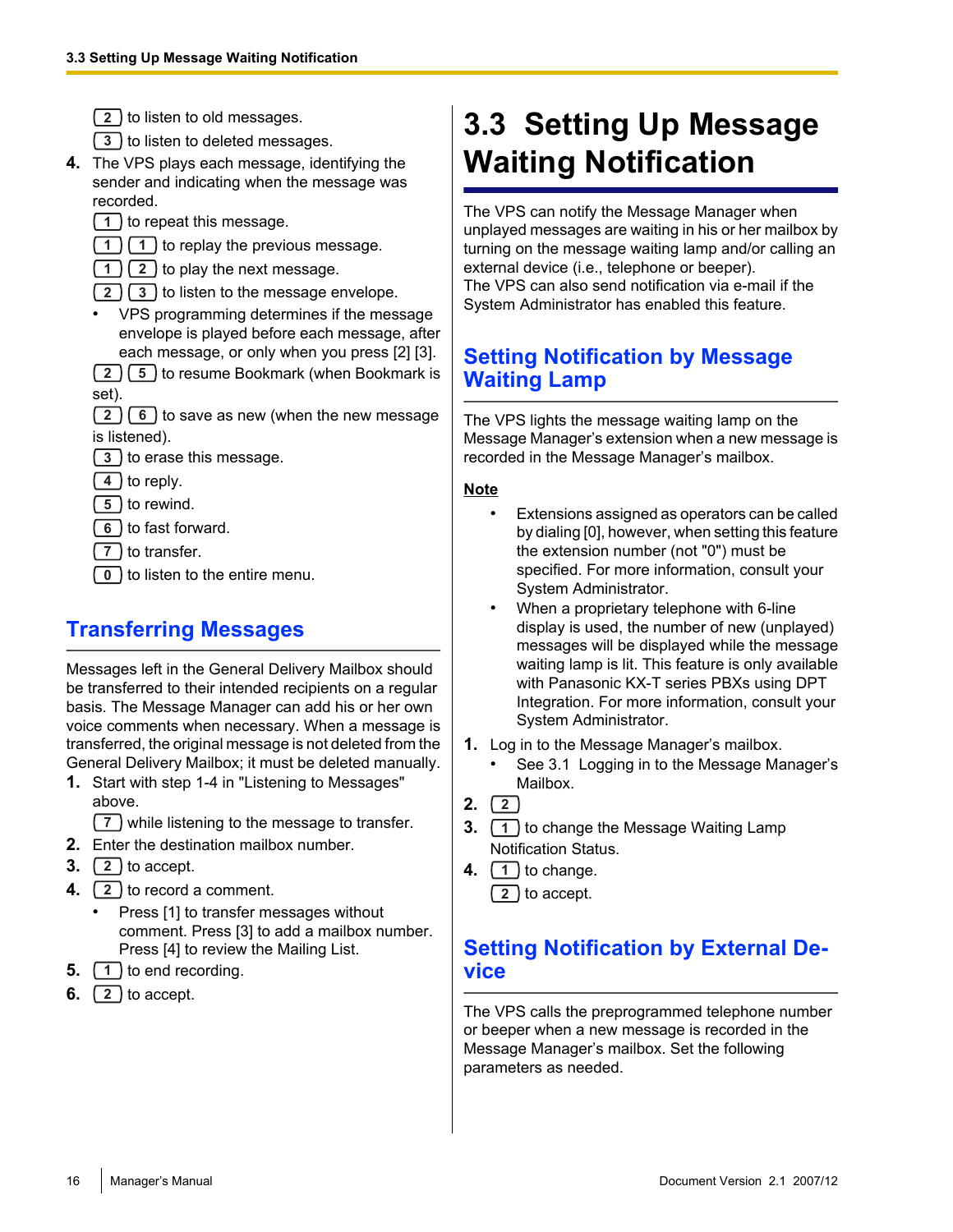## <span id="page-16-0"></span>**Assigning Notification Numbers**

A maximum of 3 telephone or beeper numbers can be set for message notification. Use the number keys 0 to 9, and the Beeper Callback Number Display Entry Code [X] to make these assignments.

When the Beeper Callback No. Entry Code is added at the end of a beeper number, the VPS will ask the caller to enter the callback number that will be displayed on the beeper. System Programming determines if the Callback Number Entry is to be entered before, after, or without the message.

It is also possible to have the caller select whether or not he or she wishes to enter a callback number. The System Manager must authorize the use of the Beeper Callback No. Entry Code.

- **1.** Log in to the Message Manager's mailbox.
	- See [3.1 Logging in to the Message Manager's](#page-14-0) [Mailbox.](#page-14-0)
- **2.**  $\boxed{2}$
- **3. 3** to assign a telephone/beeper number.
- **4.**  $\boxed{1}$  to change the first telephone number.
	- **2** to change the second telephone number.
	- *3* to change the third telephone number.
- **5.**  $\boxed{1}$  to accept.
- **6.** Enter the telephone number.
- **7.**  $\boxed{2}$  to accept.
- **8.** *1* to change the telephone number.
	- *2* to accept.
	- *3* to review.
	- **4** to add more digits.
	- *5* to insert a pause.
	- **6** to insert a wait for dial tone.
	- *7* to insert a beeper display command.
- **9. 1** to be notified by telephone.
	- 2) to be notified by beeper.

## **Setting Device Status**

For each device, the notification is enabled or disabled according to a preset schedule. The Message Manager can *enable* a device according to a schedule. However, the System Administrator must first assign a destination number to the desired device.

- **1.** Log in to the Message Manager's mailbox.
	- See [3.1 Logging in to the Message Manager's](#page-14-0) [Mailbox.](#page-14-0)
- **2.**  $\boxed{2}\boxed{2}$
- **3.** Enter the device number (1-3).
	- If a telephone number has not been assigned to the selected device number, you cannot set the device status. See "Assigning Notification Numbers" in this section to assign a telephone number.
- **4.** Select the desired message type.
	- *1* to notify all messages.

**2** to notify urgent messages.

**5.** Select when the device will be used for message notification.

*1* for schedule (notification is sent each time a message is received, but only during the times programmed by the System Administrator).

*2* for continuously.

*3* for not use (notification is never sent).

# **3.4 Customizing the Message Manager's Mailbox**

The Message Manager can customize the Message Manager's mailbox by changing the following parameters.

- The Message Manager's mailbox password
- The extension numbers of Operator 1, 2, and 3
- Telephone numbers 1 and 2 used for call forwarding destinations when Remote Call Forwarding is set to an outside line.

#### **Note**

If the VPS is being programmed via KX-TVA Maintenance Console, the Message Manager cannot customize his or her mailbox. The VPS will announce, "Sorry, this function is not available".

### **Message Manager's Password**

The Message Manager must enter the Message Manager password in order to log in before performing any Message Manager task. In order to ensure system security, we recommend selecting a long (maximum 16 digits) password that can not be easily guessed.

## **Operator's Extensions**

When callers require help, they can dial [0] to be transferred to an operator. A maximum of 3 operators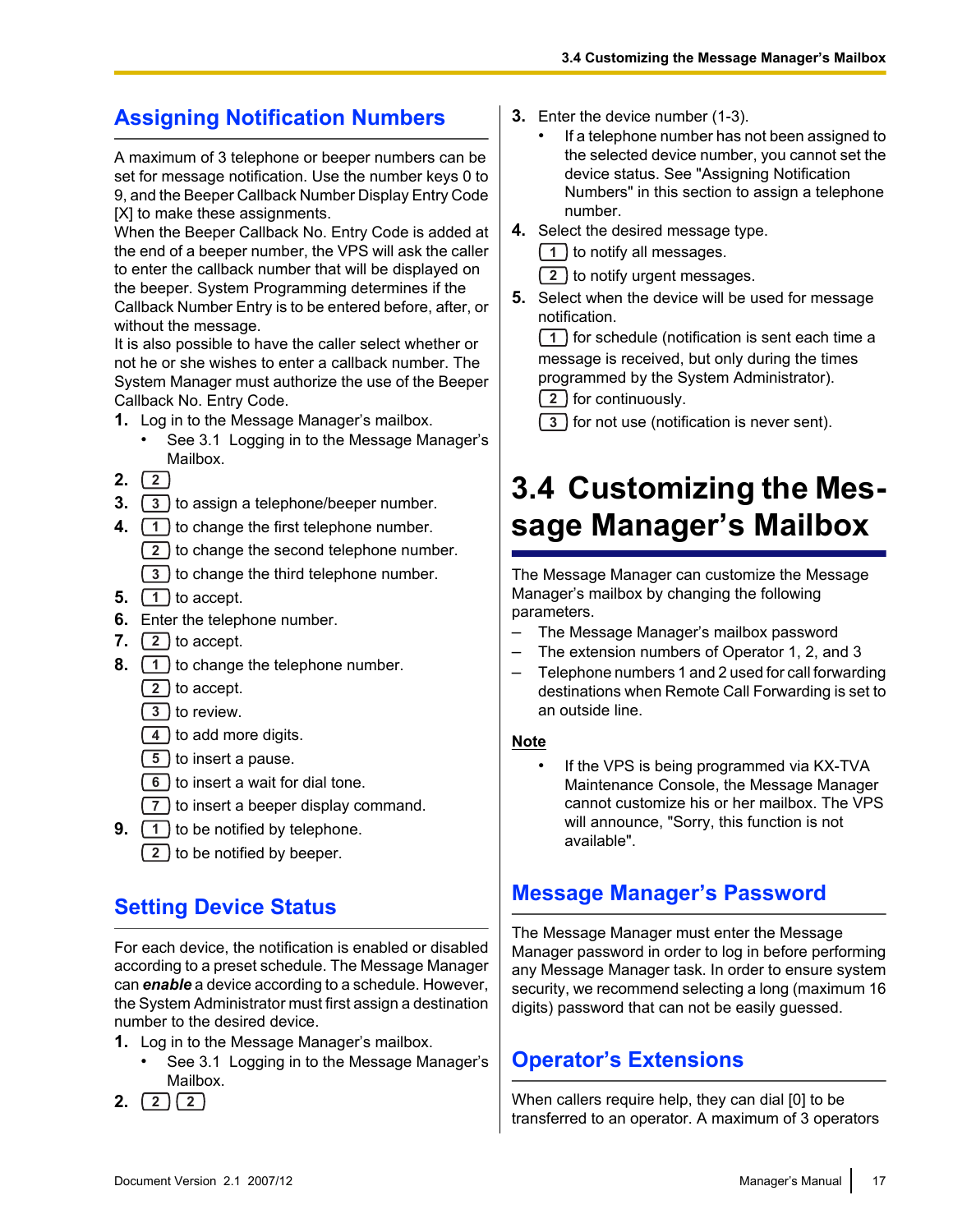<span id="page-17-0"></span>can be programmed for each time mode; these operators are not necessarily the same as the operator extensions programmed for the PBX. The extension assigned as Operator 1 for the day mode is designated as the Message Manager.

### **Telephone Numbers 1 and 2 for Remote Call Forward to Outside**

After programming/changing the telephone numbers used for Remote Call Forward to Outside, the Message Manager must reset the remote call forwarding setting (see [3.7 Remote Call Forwarding Set\)](#page-19-0), even if it was already enabled. Telephone numbers set here will not be effective until remote call forwarding is reset. If you do not reset remote call forwarding, calls will be forwarded to the old telephone numbers.

- **1.** Log in to the Message Manager's mailbox.
	- See [3.1 Logging in to the Message Manager's](#page-14-0) [Mailbox.](#page-14-0)
- **2.** *3*
- **3.** *1* to change the password. *2* to accept.
- **4.** Enter the password, then  $(\#)$ .
- **5.** *1* to accept.
- **6.**  $\boxed{1}$  to change or assign the operator's extension. *2* to accept.
	- *3* to delete, then go to step 9.
	- Operator 1's extension number cannot be deleted.
- **7.** Enter the extension number.
- **8.**  $\boxed{2}$  to accept.
- **9.** Repeat steps 6-8 to assign or to delete the extension number for the Day, Night, Lunch and Break Modes for each operator.
- **10.** *1* to change or assign the telephone number 1 setting.

**2** to accept the current setting, then go to step 13.

- **11.** Enter the telephone number using  $(0-9, \times)$ .
	- Make sure you begin the telephone number with an outside line access number (to seize an outside line).
	- When connected to the KX-TD500 or a KX-TDE or KX-TDA series PBX, the maximum number of characters allowed to be entered is 24; when connected to any other KX-T series PBX, 16.

**12.**  $\boxed{2}$  to accept.

**13. 1** to change or assign the telephone number 2 setting.

**2** to accept the current setting.

- **14.** Enter the telephone number using  $(0-9, \times)$ .
- **15.**  $\boxed{2}$  to accept.

# **3.5 Setting the System Clock**

The system clock can be set directly from the telephone. It is important to set the clock accurately because Message Waiting Notification, External Message Delivery, redialing and rescheduling of External Message Delivery, and Automatic Message Deletion are all scheduled using this setting. The System Administrator and System Manager are also able to set the clock.

If the start and end dates for daylight saving time are programmed, the VPS automatically adjusts the time for daylight saving time.

#### **Note**

- The Message Manager cannot set the system clock while:
	- the VPS is being programmed via KX-TVA Maintenance Console.
	- the System Manager is configuring mailboxes, setting COS, System Clock, Service Mode, Company Greeting and Incoming Call service, or customizing the System Manager's Mailbox.

The VPS will announce, "Sorry, this function is not available".

- **1.** Log in to the Message Manager's mailbox.
	- See [3.1 Logging in to the Message Manager's](#page-14-0) [Mailbox](#page-14-0).
- **2.**  $(4)(1)$
- **3.** Enter the current time, then  $\left(\frac{\mu}{\mu}\right)$ .
- **4.** *1* for AM.

*2* for PM.

- This option may not be available if the VPS is programmed to use 24-hour time.
- **5.**  $\boxed{2}$  to accept.
- **6.**  $\boxed{1}$  to change the current date setting.
- **7.** Enter the current month, then  $\left(\frac{\textbf{\#}}{\textbf{\#}}\right)$ . For example:
	- To enter January, press [1] [#].
- **8.** Enter the day, then  $\left(\frac{H}{H}\right)$ .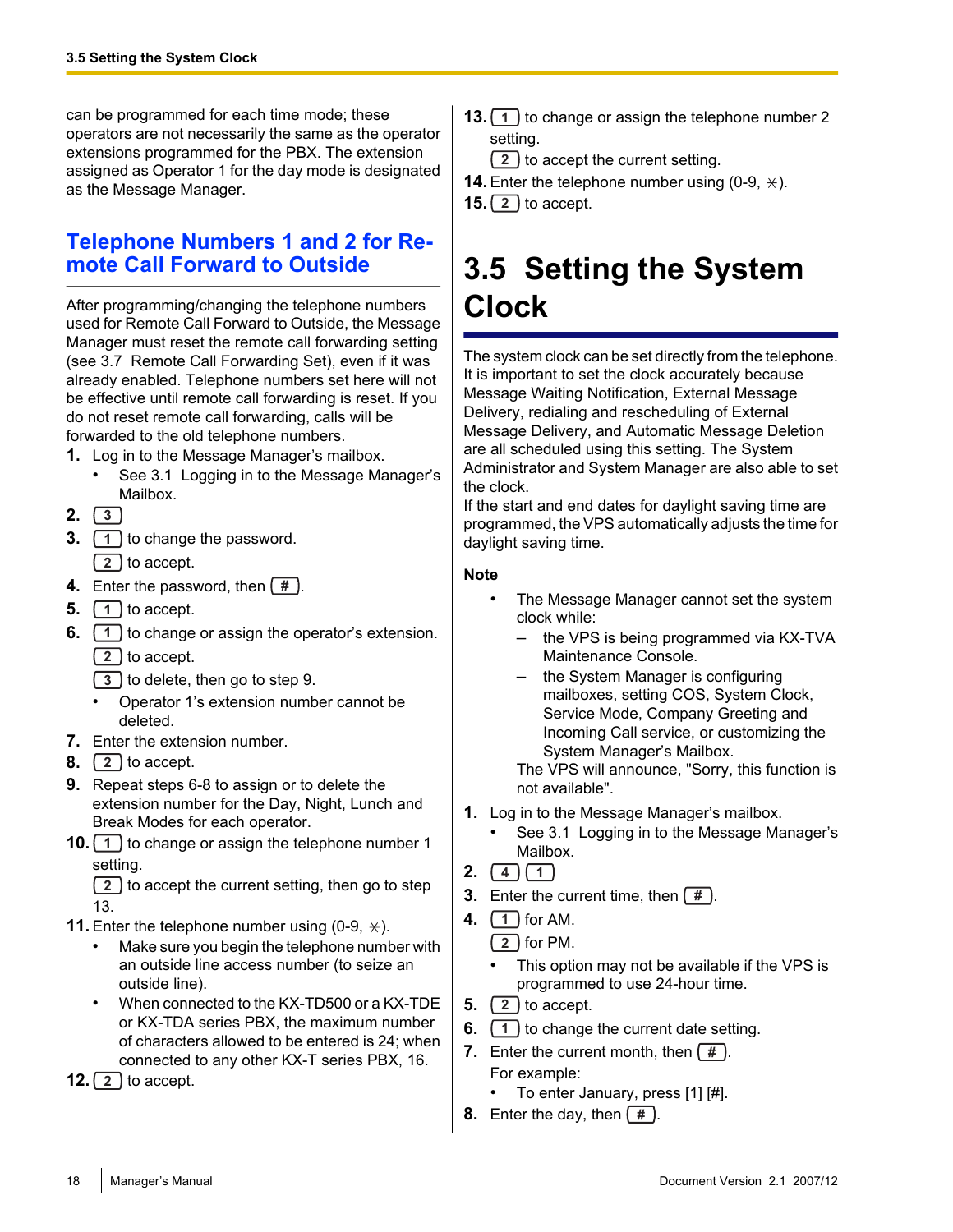- <span id="page-18-0"></span>**9.** Enter the last 2 digits of the year, then  $\left(\frac{\#}{\#}\right)$ .
- **10.**  $\boxed{2}$  to accept.

# **3.6 Recording Messages**

The Message Manager is responsible for recording various system messages (menus, voice labels, system prompts, and system caller names) and is also responsible for maintaining the following:

- **Company Greetings**: A maximum of 32 company greetings for business/non-business and lunch/ break hours as well as holidays can be selected, recorded, or deleted as necessary.
- **Company Name**
- **Custom Service Menus**: A maximum of 100 custom service menus can be recorded. These menus guide callers to the services they require without the need for a human operator.
- **Voice Labels**: A maximum of 20 Mailbox Groups can be created by the System Administrator. Each list can have a voice label.
- **System Prompts**: The Message Manager can change system prompts by recording new prompts and restoring them.
- **Multilingual Selection Menu**: With this menu, callers can select the language they prefer for voice guidance). For example, the Message Manager can record a menu that announces:

"For English, press (7)." "For French, press (8)."

- "For Chinese, press (9)."
- **System Caller Names**: A maximum of 200 Caller ID numbers can be registered by the System Administrator. The Message Manager is responsible for recording a name for each Caller ID number.
- **On Hold Announcement Menu**: With this menu, callers in a queue can listen to the announcement or music while they are on hold.

#### **Note**

If the VPS is being programmed via KX-TVA Maintenance Console, the Message Manager cannot record any messages. The VPS will announce, "Sorry, this function is not available".

## **Recording Menus and Voice Labels**

**1.** Log in to the Message Manager's mailbox.

- See [3.1 Logging in to the Message Manager's](#page-14-0) [Mailbox](#page-14-0).
- **2.**  $\boxed{5}$  to record messages.
- **3.** Select the desired number to record.
	- *1* for Company Greetings.
	- *2* for Company Name.
	- *3* for Custom Service Menus.
	- *4* for Voice Labels for Mailbox Groups.
	- *5* for System Prompts.
	- **6** for Multilingual Selection Menu.
	- *7* for System Caller Names.
	- **8** for On Hold Announcement Menu.
- **4.** For the item selected in step 3, follow these steps:
	- **a. For Company Greetings**: Enter the Company Greeting Number (1-32).
	- **b. For the Company Name**: Go to step 5.
	- **c. For Custom Service Menus**: Enter a Custom Service Number (1-100).
		- Enter [0] to record the Custom Service exit prompt.
	- **d. For Voice Labels**: Enter a Mailbox Groups number to labeled. (The System Administrator assigns list numbers.)
	- **e. For the Multilingual Selection Menu**: Go to step 5.
	- **f. For the On Hold Announcement Menu**: Go to step 5.
- **5.**  $\boxed{1}$  to change the message.
	- If a message has not yet been recorded, go to step 7.
- **6.**  $\boxed{1}$  to record a message.

**2** to erase the current message, then go to step 3 or 4.

- **7.**  $\boxed{1}$  to end recording.
- **8.**  $\boxed{2}$  to accept.
- **9.** Repeat steps 4-8 to record other Company Greetings, Custom Service Menus, and/or Voice Labels.

## **Recording System Prompts**

- **1.** Log in to the Message Manager's mailbox.
	- See [3.1 Logging in to the Message Manager's](#page-14-0) [Mailbox](#page-14-0).
- **2.**  $(5)(5)$
- **3.** Enter the system prompt number you want to change.
- **4.** To change specific prompts, go to step 5.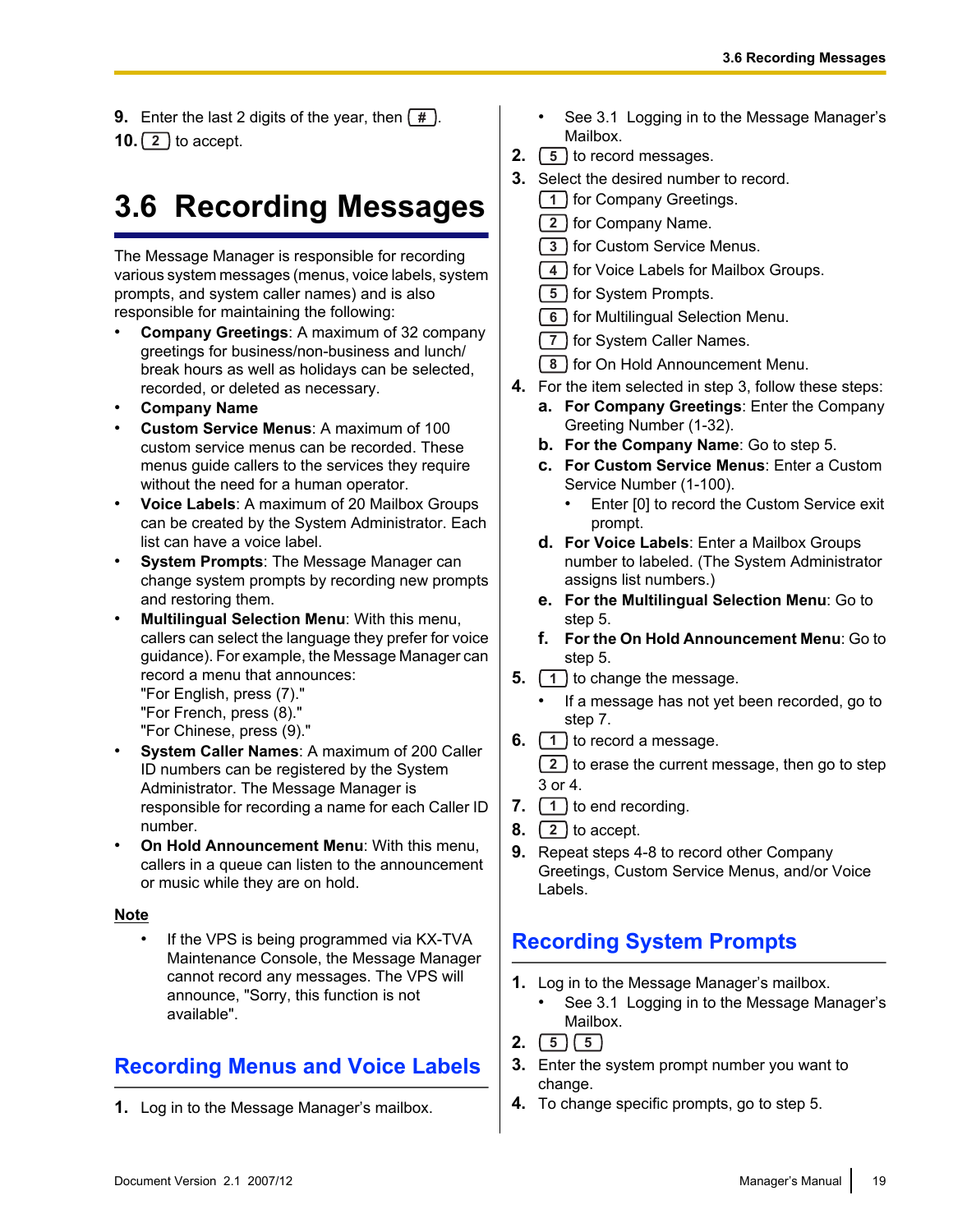<span id="page-19-0"></span>To change all prompts one after another without reviewing the current recording, go to step 6.

- **5.** To change specific prompts:
	- **a.** *1*
	- **b.** Enter the prompt number you want to change (see [3.9 List of Prompts for VM and AA](#page-21-0) [Service\)](#page-21-0).
	- **c.** The VPS plays the prompt number and its prompt. If a prompt has not yet been recorded, the VPS plays the system prompt. If a prompt is turned off, "The prompt is now turned off" will play before the prompt.
	- **d.**  $\boxed{1}$  to record.
	- **e.**  $\boxed{1}$  to end recording.
	- **f.**  $\boxed{2}$  to accept.
	- **g.** Repeat steps 5b to 5f to record other prompts.

#### **Note**

- It is possible to restore the original system prompts included in the VPS using the included CD-ROM. Consult your System Administrator about this feature.
- **6.** To change all prompts one after another.
	- **a.**  $(2)$
	- **b.** Enter the prompt number you want to change.
	- **c.**  $\begin{pmatrix} 1 \end{pmatrix}$  to change.
	- **d.** *1* to end recording.
	- **e.**  $\boxed{2}$  to accept.
	- **f.** The VPS plays the next prompt number.
	- **g.** Repeat steps 6c to 6f to record other prompts.

## **Recording System Caller Names**

Before recording System Caller Names, the associated telephone numbers must first be programmed using KX-TVA Maintenance Console. For more information, consult your System Administrator.

- **1.** Log in to the Message Manager's mailbox.
	- See [3.1 Logging in to the Message Manager's](#page-14-0) [Mailbox.](#page-14-0)
- **2.** *5*
- **3.**  $\boxed{7}$  to modify system caller names.
- 4. Enter the Caller ID List Number<sup>\*1</sup> (1-200).
	- Enter  $[\star]$  to go to step 3.
- **5.** *1* to change the name.
	- If a name has not yet been recorded for this Caller ID number, go to step 6.
	- Press [2] to accept or [3] to erase the current name, then go to step 4.
- **6.**  $\boxed{1}$  to end recording.
- 7.  $\boxed{2}$  to accept.
- **8.** Repeat steps 4-7 to record names for other Caller ID List numbers.
- \*1 Guidance is "Caller Name Announcement number".

# **3.7 Remote Call Forwarding Set**

The Message Manager can program his or her extension from a remote location to forward various types of calls to the desired extension or an outside telephone. There are 6 forwarding settings available:

- **FWD AII:** Forwards all incoming calls to a specified extension number.
- **FWD Busy**: Forwards all incoming calls to a specified extension number when the line is busy.
- **FWD No Answer**: Forwards all incoming calls to a specified extension number when there is no answer.
- **FWD Busy or No Answer**: Forwards all incoming calls to a specified extension number when the line is busy or there is no answer.
- **FWD to Outside**: Forwards all incoming calls to telephone number 1 or 2 (preprogrammed in the Mailbox Setting), or to any other telephone number.
- **FWD Cancel: Cancels the forwarding setting.**

#### **Note**

- This feature is only available with Panasonic KX-T series PBXs using DPT Integration. For more information, consult your System Administrator.
- This feature is not available when the Message Manager's extension (assigned for Operator 1 in the Day Mode) is "0" (default). For more information, consult your System Administrator.
- In order to use the FWD to Outside option. Remote Call Forward to CO must be enabled for the Message Manager's COS in the VPS, and must also be enabled for the COS assigned to the Message Manager's extension number in the PBX.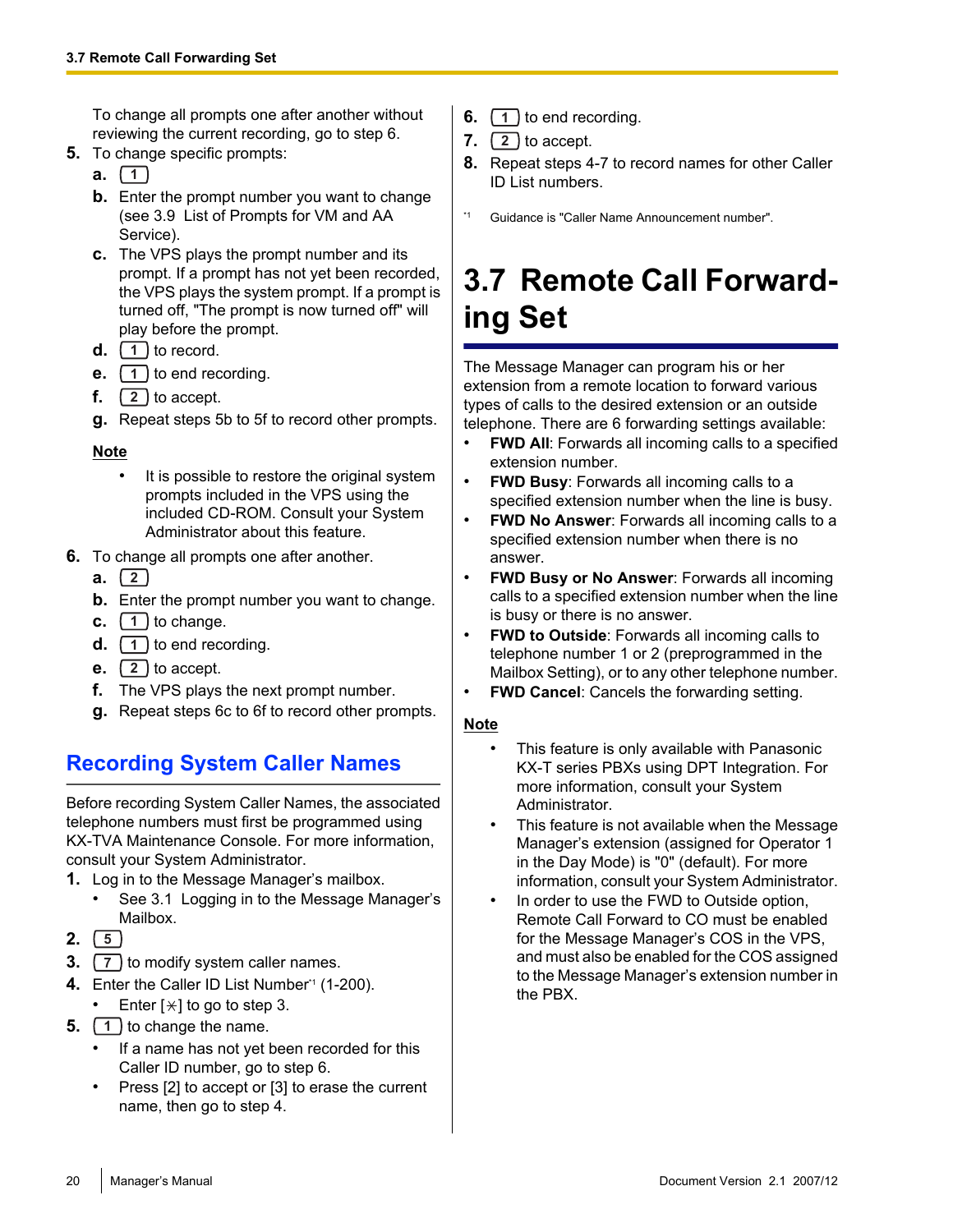### <span id="page-20-0"></span>**Assigning Remote Call Forwarding Set**

Before setting Remote Call Forwarding Outside, you should first store 2 telephone numbers (see

[3.4 Customizing the Message Manager's Mailbox\)](#page-16-0).

- **1.** Log in to the Message Manager's mailbox.
	- See [3.1 Logging in to the Message Manager's](#page-14-0) [Mailbox.](#page-14-0)
- **2.** *6*
- **3.** Select the desired forwarding setting.
	- *1* for FWD All.
	- *2* for FWD Busy.
	- *3* for FWD No Answer.
	- *4* for FWD Busy or No Answer.
	- **5** for FWD to Outside, then go to step 6.
	- *6* for FWD Cancel, then go to step 9.
- **4.** Enter the extension number.
- **5. 2** to accept the extension number, then go to step 10.
	- Press [1] to change the extension number, then go to step 4.
- **6.** *1* for telephone number 1, then go to step 8.

*2* for telephone number 2, then go to step 8.

*3* for another telephone number.

- Before you can forward your calls to telephone number 1 or 2, you should first store the telephone numbers you plan on using with this feature.
- **7.** Enter the telephone number  $(0-9, \times)$ .
	- Make sure you begin the telephone number with an outside line access number (to seize an outside line).
	- When connected to the KX-TD500 or a KX-TDE or KX-TDA series PBX, the maximum number of characters allowed to be entered is 24; when connected to any other KX-T series PBX, 16.
- **8. 2** to accept, then go to step 10.
	- Press [1] to change the telephone number, then go to step 6.
- **9.**  $\boxed{2}$  to accept.
- **10.** The new settings are transmitted to the PBX. If the setting has been completed properly, you will hear: "Call forwarding accepted" or "Call forwarding is canceled" as appropriate.

#### **Note**

• If the VPS announces, "Call forwarding not accepted. Please check the destination number.", the forwarding setting has not

been completed properly at the PBX, possibly because a nonexistent extension number has been entered as the destination, or because the PBX does not support the Remote Call Forwarding feature. For more information, consult your System Administrator.

# **3.8 Setting the Timed Reminder**

The Message Manager can set or cancel the Timed Reminder. The telephone will ring at the set time according to the set mode (Once/Daily).

#### **Note**

- This setting is only available when the VPS is connected using DPT integration to a KX-TDE series PBX or a KX-TDA series PBX (MPR Version 2.0 or higher).
- **1.** Log in to the Message Manager's mailbox.
	- See [3.1 Logging in to the Message Manager's](#page-14-0) [Mailbox](#page-14-0).
- **2.** *7*
- **3.**  $\boxed{1}$  to change the setting.
	- **2** to accept, then go on-hook to finish.
	- *3* to cancel (turn off), then go on-hook to finish.
- **4.** Enter the desired time, then  $\left(\frac{\#}{\#}\right)$ .
- **5.** *1* for AM.
	- *2* for PM.
	- This option may not be available if the VPS is programmed to use 24-hour time.

**When setting via VM Menu feature:** the time format (12 or 24 hour) is determined by the system clock. For more information, consult your System Administrator.

**When setting via System Guidance:** the time format (12 or 24 hour) is determined by the "Position of "AM/PM" in Time Stamp" setting. For more information, consult your System Administrator.

- **6.**  $\boxed{1}$  to set once.
	- **2** to set daily.
- **7.**  $\boxed{2}$  to accept.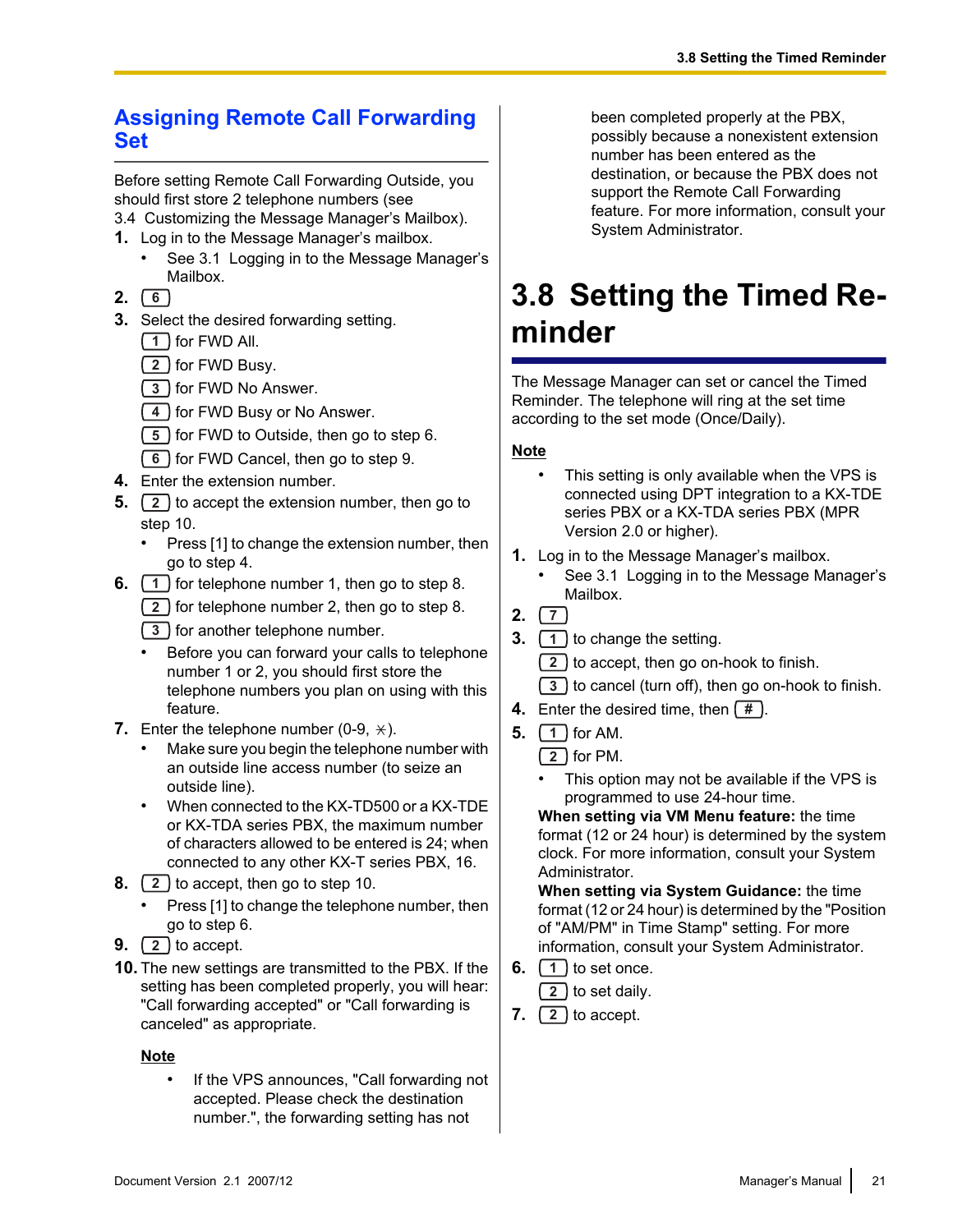# <span id="page-21-0"></span>**3.9 List of Prompts for VM and AA Service**

There are over 1000 system prompts in the VPS. These prompts can be customized by re-recording them to change their content, or can be recorded in various languages (KX-TVA50: 3 languages; KX-TVA200: 10 languages). The maximum length of a prompt is fixed at 6 min.

When recording prompts in other languages, most often it is not necessary to record all prompts contained in the VPS; recording over 1000 system prompts is a big undertaking. When a caller is connected to AA service or VM service, most likely he or she will only hear a small selection of the following prompts. Therefore, it is necessary only to record (or modify) the prompts that callers will hear.

Please change prompts to suit the application. For example, prompt no. [1068] could be re-recorded to announce, "Thank you for calling ABCD Travel", instead of "Welcome to the Voice Processing System". It is possible to record the prompts you wish to modify on your computer in .wav format and upload them to the VPS. For more information, consult your System Administrator.

| Prompt No. | <b>Modifiable Prompts</b>                                |
|------------|----------------------------------------------------------|
| 324        | Good afternoon                                           |
| 325        | Good evening                                             |
| 326        | Good morning                                             |
| 1068       | Welcome to the Voice Processing System                   |
| 876        | To enter by name, press the pound sign and [1]           |
| 196        | Enter the first 3 or 4 letters of the person's last name |
| 272        | For 'Q', press [7]                                       |
| 273        | For 'Z', press [9]                                       |
| 639        | Sorry, there are no more matching names                  |
| 647        | Sorry, this name cannot be found                         |
| 350        | Incorrect entry                                          |
| 346        | If you are using a rotary telephone, stay on the line    |
| 785        | To call the operator, press [0]                          |
| 82         | Calling the operator                                     |
| 548        | Please wait a moment                                     |
| 1066       | Welcome to the general delivery mailbox                  |
| 545        | Please leave a message at the tone                       |
| 869        | To end recording, hang up or press [1] for more features |
| 918        | To pause and restart recording, press [2]                |
| 943        | To review, press [1]                                     |
| 761        | To accept, press [2]                                     |

### **Prompts Common to VM and AA Services**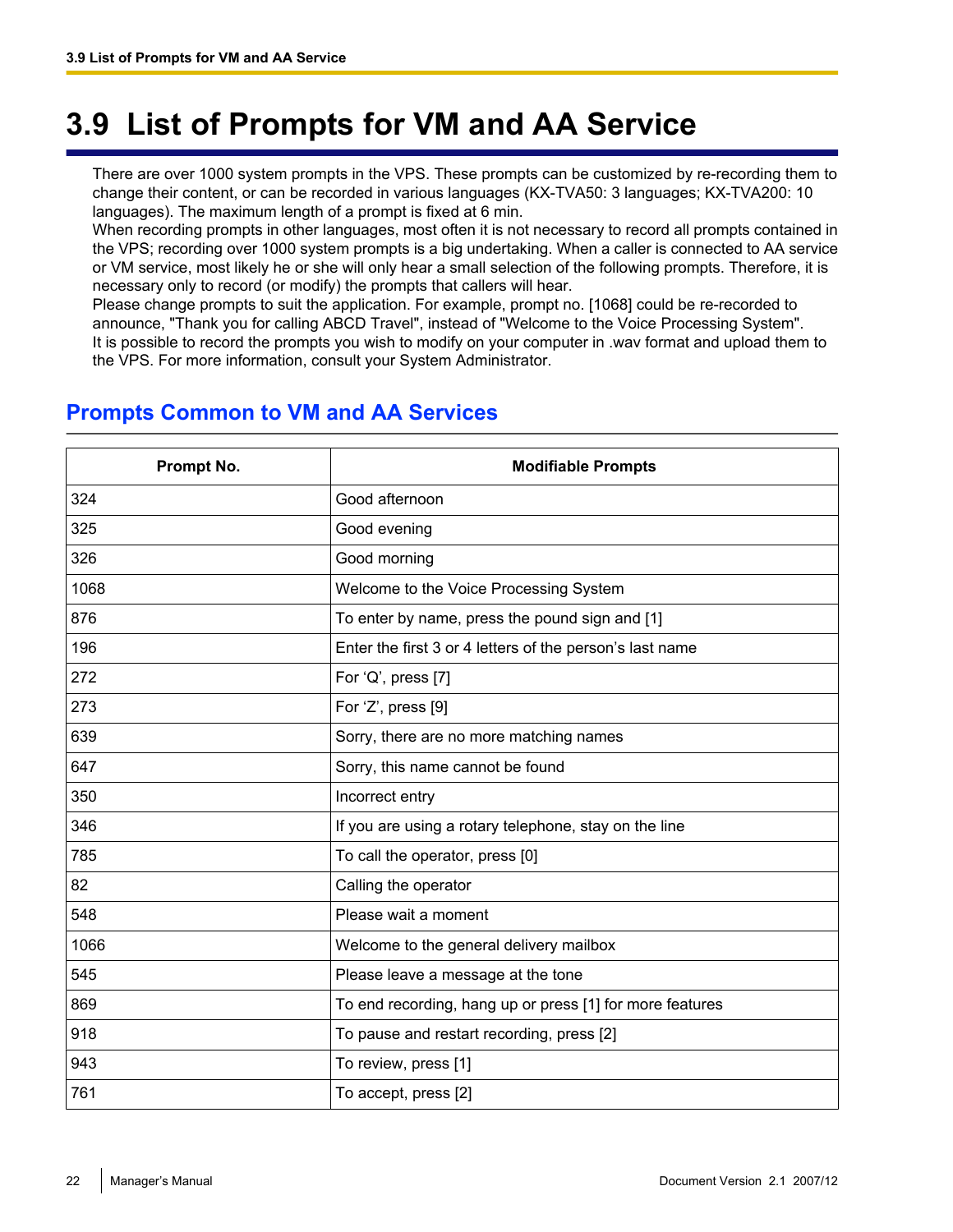| Prompt No. | <b>Modifiable Prompts</b>               |
|------------|-----------------------------------------|
| 881        | To erase and try again, press [3]       |
| 772        | To add, press [4]                       |
| 880        | To erase and exit, press [*]            |
| 911        | To make this message private, press [1] |
| 508        | Otherwise, press [2]                    |
| 679        | Thank you for calling                   |

## **VM Prompts**

| Prompt No. | <b>Modifiable Prompts</b>                                         |
|------------|-------------------------------------------------------------------|
| 542        | Please enter your party's mailbox number                          |
| 194        | Enter the first 3 or 4 letters of the person's first name         |
| 195        | Enter the first 3 or 4 letters of the person's first or last name |
| 912        | To make this message urgent, press [1]                            |

## **AA Prompts**

| Prompt No. | <b>Modifiable Prompts</b>                                              |
|------------|------------------------------------------------------------------------|
| 541        | Please enter your party's extension                                    |
| 1078       | You have a call                                                        |
| 636        | Sorry, no one is available to answer the call                          |
| 906        | To leave a message, press [1]                                          |
| 873        | To enter another extension, press [*]                                  |
| 644        | Sorry, this line is busy                                               |
| 349        | If you would like to hold, press [1]                                   |
| 790        | To cancel holding, press [2] now. Otherwise, I'll try your party again |